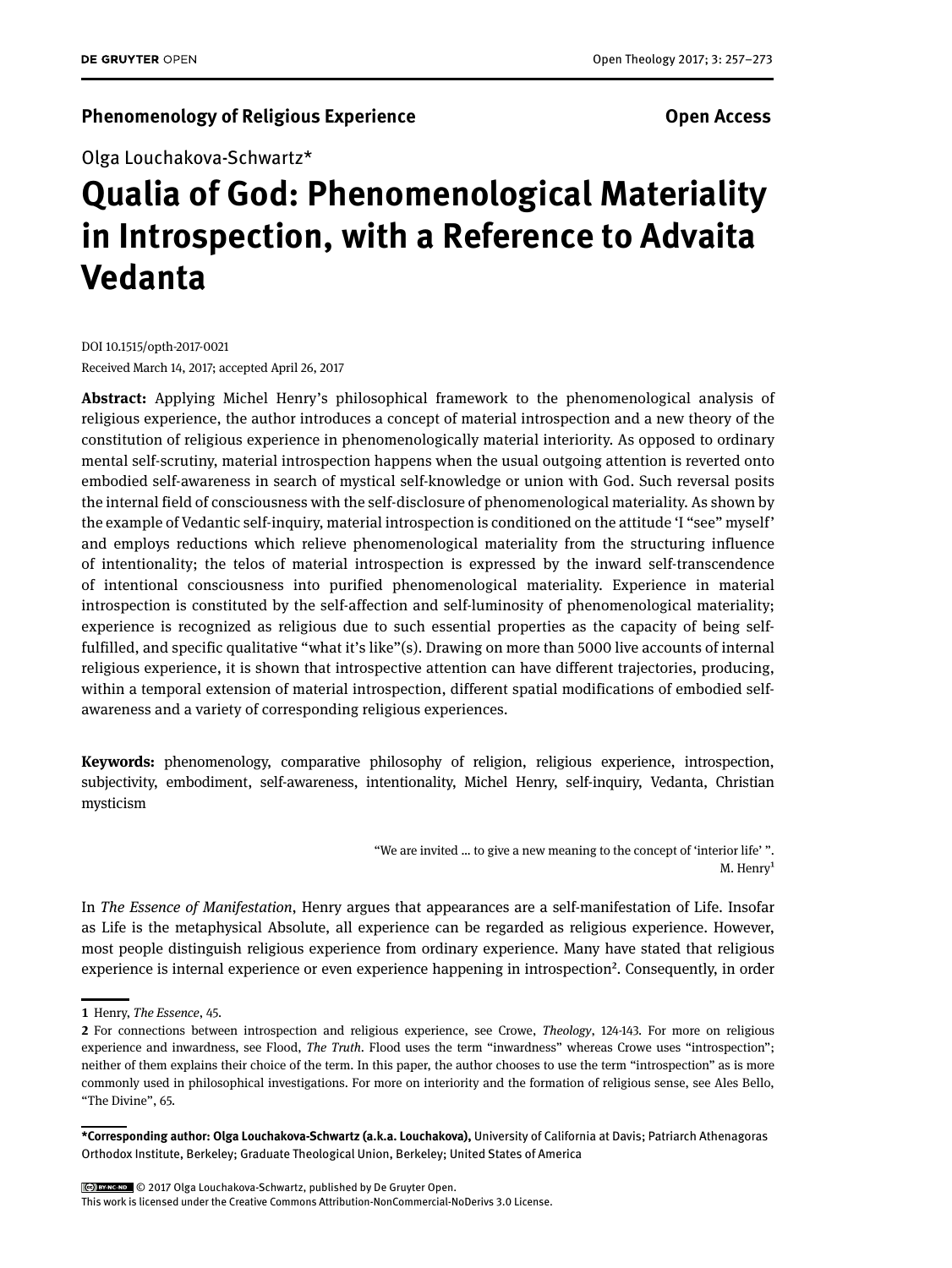to clarify the intuitions which constitute religious experience, one should study the phenomenology of interiority<sup>3</sup>. But what kind of interiority should be sought here, and what kind of introspection posits such interiority?

## **A note on my argument**

First, I will argue that religious experience is situated in the material interiority of the embodied subject. Exactly this kind of interiority hasn't yet been posited in phenomenology, and also it hasn't been described with regard to it being a genetic region of religious experiencing. I will use the philosophical framework developed by Michel Henry to demonstrate the givenness of this region. After introducing the idea of material interiority in Section 1, I will describe the field of consciousness in the region of material interiority, and outline its essential structures in Section 2. I will also outline how material interiority can be accessed in religious practice, and outline the specifics of consciousness which are uncovered in material interiority. For this, I will use an example of introspection in Advaita Vedanta in Section 3.

I will analyze Vedantic introspection to show, by concrete example, how material interiority is used to evoke the particular experiences and insights *emic* to the tradition. These are descriptive phenomenological research findings, and not a rendition of the theory or metaphysics of Vedanta; further, the formal logic of Vedanta (including its participation in the generation of Vedantic metaphysics), and the temporal givenness of introspective experience, even though seemingly parallel, are not the same, and it is yet unclear whether they are even predicated on one another<sup>4</sup>. My report simply describes the emergence of material interiority in Vedantic introspection as a ground for experience; this description will help refine the notion of material interiority by showing how intentional consciousness in the region of individual being transcends itself and resolves into a purified form of phenomenological materiality, with a corresponding rise of religious experience. I do not execute comparative analysis between Michel Henry's Philosophy of Life, and Asian religious systems. I believe that Henry created an analytic method and a conceptual frame for the genetic analysis of a religious system (i.e., as Canullo suggests, he created a new philosophy of religion<sup>5</sup>), and this is how I apply his philosophy; a question of whether Henry's metaphysics can or should be treated as a religious system in its own right, and thereby whether it is commensurable with other religious systems, is not treated in this paper<sup>6</sup>.

## **1 Consciousness, interiority, and religious experience**

Introspection has been an exegetical category for a number of very different processes including ordinary self-reflection, philosophical reasoning, Plotinian philosophical-mystical return (*epistrophē*), religious experiences such as those of St. Augustine, revelation, gnostic self-examinations in Sufism, et cetera<sup>7</sup>.

**<sup>3</sup>** For the phenomenal field, see Gurwitsch, *The Field*.

**<sup>4</sup>** For more on the relationship between empirical findings and logic (with regard to the existence of subjectivity), see Zahavi, "Consciousness"; for more on the relationship between logical and empirical investigations, see Hanna, "Husserl's Arguments". **5** Canullo, "Michel Henry".

**<sup>6</sup>** For Asian influences on Henry, see Hatem, *Critique*. For comparisons between Henry's philosophy and Kashmir Shaivism, see Leclercq, "Sur "l'éveil""; between Henry's philosophy and Zen Buddhism, see Vaschalde, *A L'Orient.*

**<sup>7</sup>** Overgaard and Sořrensen in "Introspection" identify introspection as a condition in which "…the subject directs attention not towards the object as such but towards the very state of being conscious of the object…", 77. Close (in this definition) to ordinary reflective awareness in the first order of reflection, introspection is clearly treated differently in analytic philosophy, and in religious contexts, in which it implies turning away from the world onto oneself, i.e. a reversal of outgoing consciousness onto and into the subjectivity. For mental processes identified as introspection, see Stern-Gillet, "Consciousness", 145; Schwitzgebel, "Introspection"; for an example of introspective religious experience, see Harrison, "Augustine". For revelation in introspection, in Christianity, see Crowe, *Theology*; Špidlík, "Amore". For introspective perception of Union with God in Vedanta, see Osborne, *Ramana Maharshi*; Ramana Maharshi, *Words*; in Sufism, see Chittick, *The Self-Disclosure*; in Buddhism, see Wangyal, *Wonders*. For more on introspection as a means of intuitional knowledge, see Lyons, *The Disappearance*; for introspective reasoning, see Allo, "The Many Faces".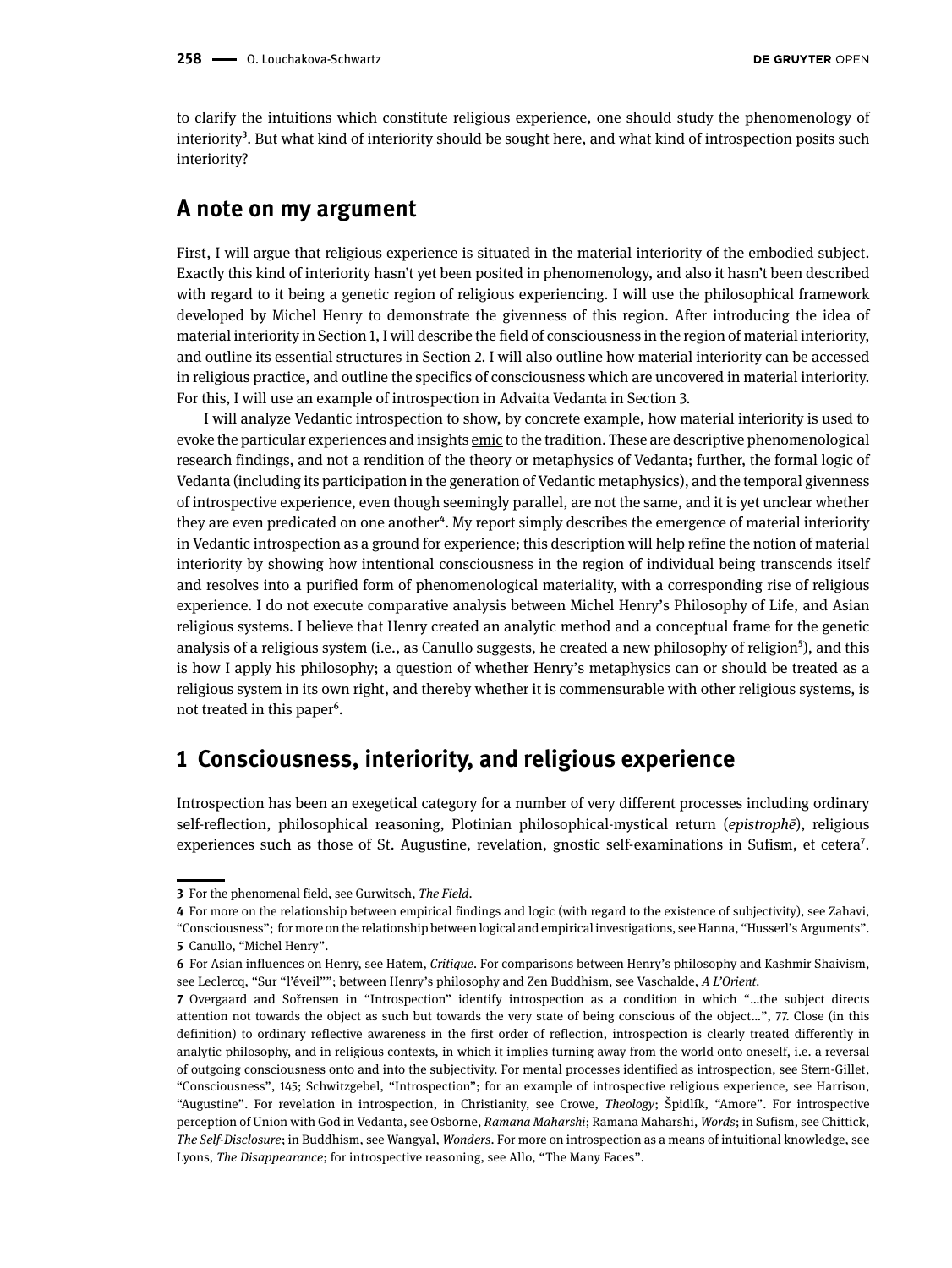In analytic philosophy, introspection has been mainly regarded as mental self-scrutiny. Insofar as one's introspection is experienced as "my mind", introspection is a form of self-awareness. Recent research shows that self-awareness is constitutively embodied<sup>8</sup>. Therefore, introspection must be considered not only as a spatial phenomenon<sup>9</sup>, but as a constitutively embodied phenomenon. Interiority attained as a result of such introspection must also be constitutively embodied. However, religious inwardness has not yet been treated in the context of its possible embodiment, but referred to as an idea within a culturallydetermined construct of the self<sup>10</sup>. In such a view, religious experience consists of ideas or symbolic forms, and if the body is referenced in the description of experience, this would be nothing other than the idea of the body projected onto the idea of the self $11$ .

#### **1.1 Two models of consciousness in regard for interiority**

Religious introspection begins in the natural attitude, with an idea that one's self has an interiority in which the contents of the self can be directly perceived. This presupposes a presence of some kind of internal "space" for such a spectacle, which would be different from external or physical space. The naturalistic distinction between the inner and the outer, for example in the work of Brentano, was rejected by both Husserl and Heidegger as rooted in Cartesian metaphysics and thereby not applicable to the phenomenological analysis of consciousness<sup>12</sup>. Thereby, phenomenology famously distanced itself from introspectionism. Different from introspective experience, "internal experience" (*innere Erfahrung)* in phenomenological investigations refers to non-objectifying self-awareness<sup>13</sup>. The term "internal" further refers to the analysis of the consciousness of time which is constitutive for self-awareness, and which also contains the "*necessary material* of temporal self-awareness of experiences", i.e., "primary impression" or sensation14. Husserl understood the "lived-bodily-interiority" (*Innenlieblichkeit*) in terms of kinesthetichyletic self-affection; there is no other kind of interiority in self-awareness. By the same token, intentionality of consciousness doesn't consist of anything other than itself; after experience has been purified by the phenomenological reduction, the idea that there can be something which would inform experience and make it into what it is, i.e., an idea of some specific internal material of experience, would be obsolete. Since self-awareness is interconnected with intentional consciousness and the world, indeed, the state of affairs must be that "…there is no inner man, man is in the world, and only in the world does he know himself"<sup>15</sup>. Thereby, experiences such as "an awakened heart" in Moravian Pietism, "the Hidden Man" of Orthodox Christianity, the Kierkegaardian "spirit-self", et cetera, must be reduced to a set of ideas and thereby disappear from regard<sup>16</sup>.

In this view, intentionality's top-down structuring of the hyletic stratum of experience can be metaphorically likened to patterns on the surface of the ocean, while the interiority of the ocean is filled by water (i.e., hyletics) which remains out of view<sup>17</sup>. Henry, who believed that the essence of experience must be sought in phenomenological materiality, and not in intentionality, stated:

**11** For more on interiority as an idea of interiority, see Flood, *The Truth*.

**<sup>8</sup>** For more on the constitutive embodiment of self-awareness, see Taipale, *Phenomenology*.

**<sup>9</sup>** For more on the spatiality of introspection, see Mehta, "Beyond Transparency", 2.

**<sup>10</sup>** For example, the metaphor of the internal Ladder of Spiritual Ascent would not be *not* connected to any ladder-like internal perception which may be isomorphic to a ladder. For more on the analysis of distinctions between cognitive and perceptual aspects of this religious idea, see Louchakova-Schwartz, "Theophanis".

**<sup>12</sup>** For more on inner and outer perception according to Brentano, see Mohanty, "Husserl's Total Theory"; for Husserl's criticism of Brentano's ideas, see Moran, *Introduction,* 52-53; Hopkins, *Intentionality*, 21-22.

**<sup>13</sup>** Husserl, as quoted by Taipale, *Phenomenology*, 22.

**<sup>14</sup>** *Ibid*., 24-29.

**<sup>15</sup>** Merleau-Ponty, *Phenomenology*, xi.

**<sup>16</sup>** For more on Moravian Pietism, see Peucker, "The Ideal".For more on interiority in Orthodox Christianity, see Zacharias, *The Hidden Man*. For introspective spirit-self, see Kierkegaard, *The Sickness.*

**<sup>17</sup>** This Husserlian model of consciousness has been extensively criticized by Henry in *Material Phenomenology*.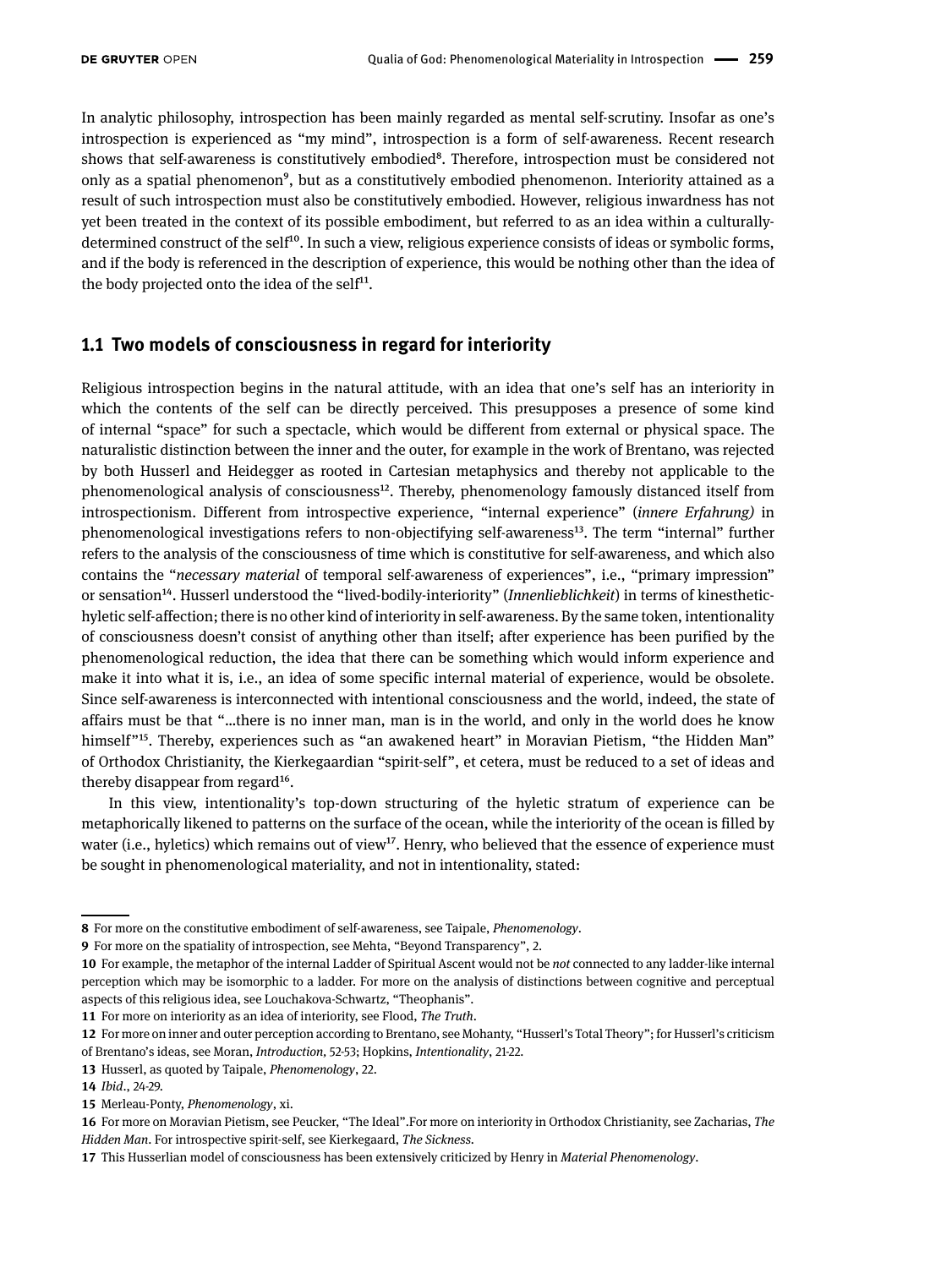… No flesh can show itself in the world (in the world's appearing) while this mode of appearing is nevertherless the only one thought knows. Everything suggests that, since the mode of revelation proper to flesh is obscured in principle, its nature would be inevitably falsified, and confused with that of the body. Since the essence of flesh would be reduced in an illusory way to the essence of the body, and since the body will be invested with a flesh that in itself is foreign to it, this flesh/body or body/flesh would be put forward as a kind of mix, a dual being, without being able to give the ultimate reason for this duplicity<sup>18</sup>.

If phenomenological materiality is regarded not as hyletics constitutively subordinated to intentionality<sup>19</sup>, but in its own mode of being, and is not reduced to the essence of the body, but acknowledged in its selfrevelation, a different kind of interiority can be posited. This would not be an interiority constituted by ideas, but an interiority within the bodily self-awareness, in the phenomenologically material subjectivity. In light of this possibility, one should reconsider religious introspection as a way of reaching this interiority, in order to attain direct apperception of phenomenological materiality.

## **1.2 The essential structures of religious experience are not in intentional consciousness**

Having outlined the possibility that religious interiority is phenomenologically material interiority, I will now support this proposition by reports of internal religious experience in more than 5000+ subjects whose accounts were examined with regard to the situatedness of religious quality in their experiences (Figure  $1$ )<sup>20</sup>.



© Louchakova, 2004

**Figure 1.** Areas of religious experience in the introspective space within embodied subjectivity.

**<sup>18</sup>** Henry, *Incarnation*, 31-32.

**<sup>19</sup>** Here and throughout this paper, the terms "intentionality", "intentional consciousness", et cetera, are used to designate intentionality phenomenologically understood, as "aboutness" = noetic-noematic structure pertaining to consciousness.

**<sup>20</sup>** These accounts were collected and analyzed by the present author, herself a mandated teacher in traditional Advaita Vedanta, Kundalini Yoga, and Eastern Christian mysticism, from sources such as meditation groups, New Age and religious groups, spiritual teachers and exemplar practitioners, therapy and pastoral counseling clients, et cetera, for a period of 25+ years.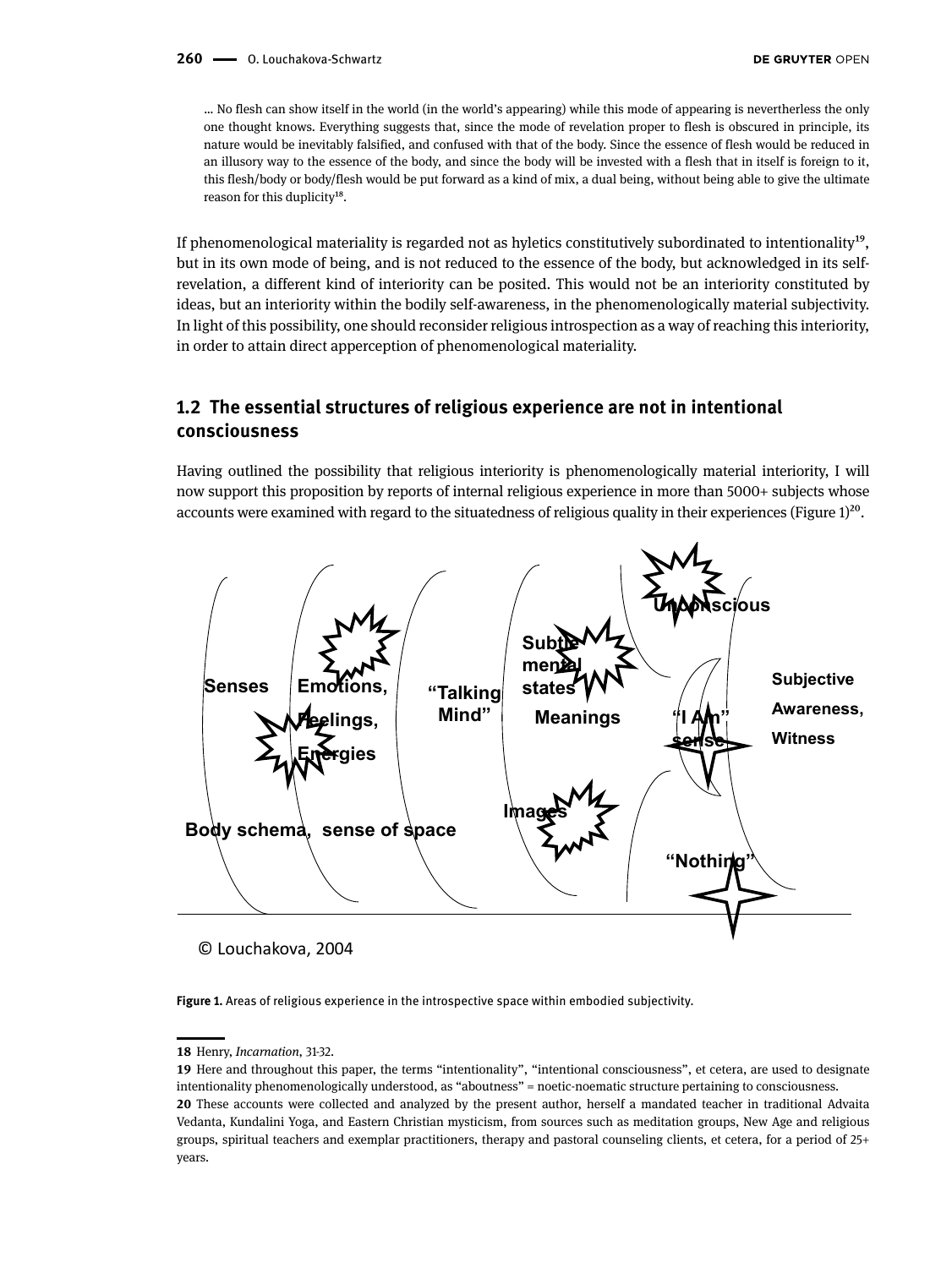The schema in Figure 1 shows the introspective "space" onto which the subjects mapped their experiences. The "stars" are the areas of a situated religious quality which shows up most often in the domains other than that of sense. There are soteriological sentiments as opposed to ordinary emotions; there are mental states with a specific spiritual taste, *dhawq* (Arabic, 'taste'); there are spiritual "subtleties", such as densities and transparencies of phenomenological materiality (Arabic, *lațā'if*, 'subtleties'), et cetera<sup>21</sup>. Rather than attributing a religious quality to the properties of experience, the subjects acknowledged a religious quality in its immediate givenness.

These second-person studies of religious experience in live informants, who themselves can identify the situatedness of a religious quality, must be contrasted with textual studies. In traditional texts, the prereflective dimension of experience is masked by the very fact of the evidence being a recorded text, in which the first-person authority of the subject as *homo religiosus* is unavailable, thereby predisposing a reader to attribute religious quality to sense<sup>22</sup>. No doubt, some essences of experiences qualified as religious must be in the structures of meaning<sup>23</sup>. However, these structures may just reflect a religious quality which is already complete in other strata of experience, for example phenomenological materiality. In support of this possibility is the fact that in our study, all experiences qualified as "religious" carried a possibility of fulfillment within themselves, and not in their possible intentional objects or directedness which may be characteristic of some type of intentionality *in absentia* of intentional objects (e.g., as in Steinbock's notion of verticality). For example, one of the research participants enjoyed religious longing. Longing can be a frustrating experience of deprivation, as longing for somebody or something; the difference between his longing and such ordinary psychological longing was that his longing carried the conditions of satisfaction within itself. While in longing, he could also be experiencing union or presence, as an "I am here" response from the Divine. A similar condition is described by Ibn al-ʻArabī, who depicts an "outcast and distraught" seeker receiving an immediate internal response from the Divine: "Is it not enough for him that I am in his heart and that he beholds me at every moment? Is it not enough?"<sup>24</sup>

When a mystic performs a silent Sufi *dhikr,* or seeks inside herself "the incomprehensible God" of Hesychasm, or engages in one of the hundred and twelve prescriptive internal *samādhi* practices of Kashmiri Shaivism, the inwardness is not "empty", nor is it fulfilled by self-soothing imagination. Rather, it is filled by something<sup>25</sup>, least of all by ideas or meaning-making which, on the contrary, have to be suspended for such fulfillment to arise.

## **1.3 The inward-going thrust of attention in religious introspection**

The idea that the *eidos* of ordinary religious experiencing must be sought in the horizon of phenomenological materiality gains support from an unexpected source, which is neuroscientific research of meditation. Neuroscience uses its own reductions for bracketing out religious connotations of meditation; such bracketing helps to focus the research on the attentional strategies of the brain. However, in traditional

**<sup>21</sup>** For more on soteriological sentiments, see Sovatsky, *Words*. For more on *Dhawq,* see Louchakova-Schwartz, "Seal"; Schimmel, "Sufism". For more on subtleties (*tonkosti,* Russian*), see* Antonov and Vaver, *Compleksnaya Systema*; Ouspensky, *In Search*. For more on *Laṭā'if*, see Dahnhardt, *Change*. For more on the pluralism of spiritual materialities, see Poortman, *Ochêma.* **22** For more on the problem of the first person experience in textual evidence, see Louchakova-Schwartz, "Phenomenological Approach"; Louchakova-Schwartz, "Theophanis".

**<sup>23</sup>** Cf. Steinbock finding the essences of Islamic and Judeo-Christian religious experience exclusively in the stratum of intentional consciousness, with just a minor engagement of the *imaginaire* of the phenomenology of life in the terms such "spiritual densities" or "vital-life" (*Phenomenology,* 201-203).

**<sup>24</sup>** Ibn al-ʻArabī, *The Tarjumān*, 58. Also, cf. Ibn al-ʻArabī, *The Wisdom*, chapter on Seth, 21, Divine response to prayer as "I am here".

**<sup>25</sup>** For more on the internal *dhikr*, see Özelsel*, Forty Days.* For internal practices of Kashimiri Shaivism, see Singh, *The Yoga*; for the phenomenology of internal prayer, see Louchakova, "Ontopoiesis"; Louchakova-Schwartz, "Theophanis". For saturated phenomena, see Marion, *In Excess*.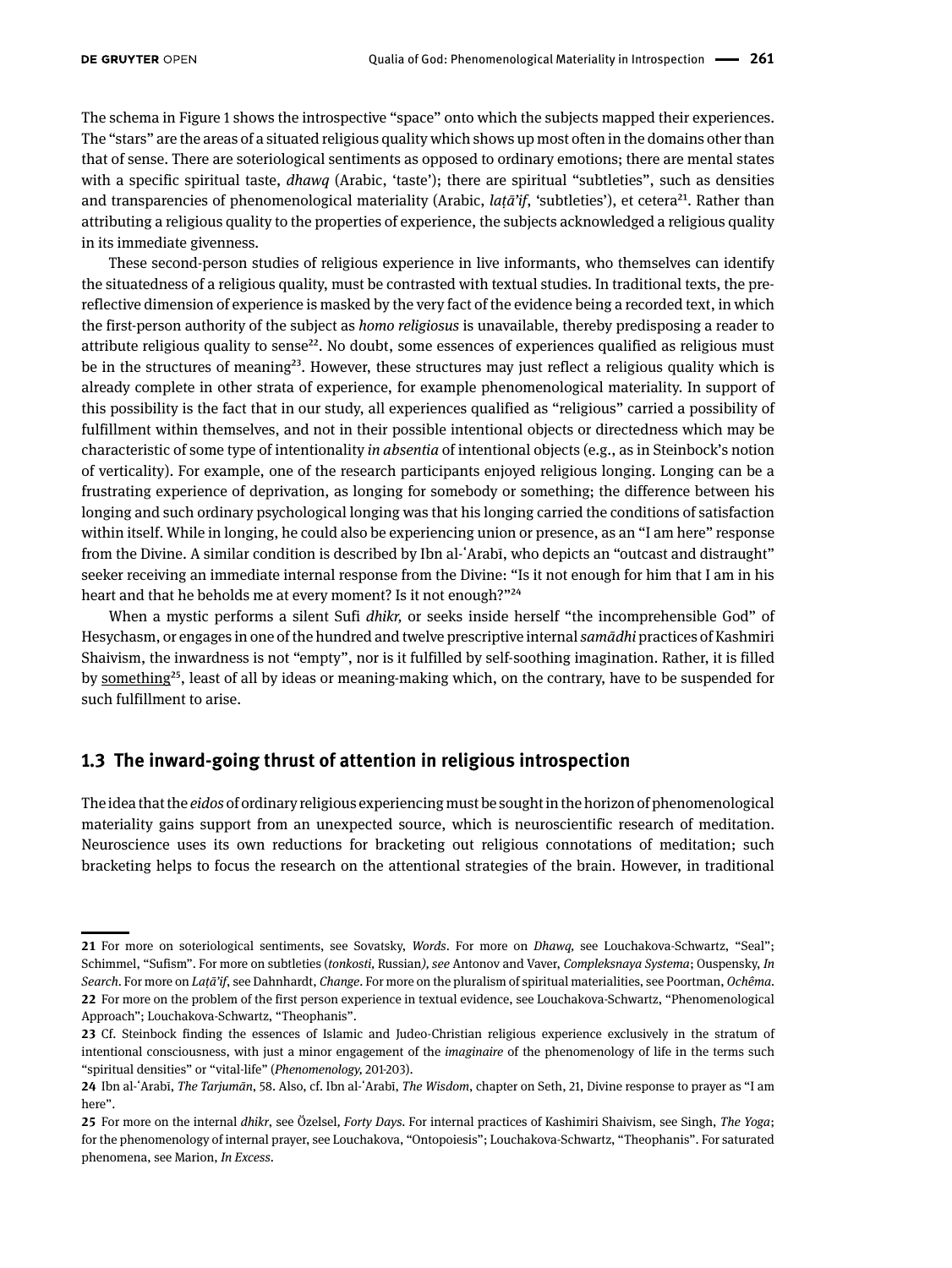piety, these very attentional strategies are a means to religious experiencing<sup>26</sup>. Some practices, such as the Indian *Ātmavicāra* or the Christian Prayer of the Heart*,* use a focused inward-directed motion of the mind towards the internal center of the body-schema; when attention gets into this area, there arises an experience of God<sup>27</sup>. Other areas, known in Hindu Tantra as *granthi*, 'knots', serve quite the opposite: they cause an obfuscation of religious experience<sup>28</sup>. Figure 2 shows the trajectories of somatic attention which are associated with various kinds of internal religious experiencing (data collected from the abovementioned interviews, 5000+ subjects over the course of about twenty five years).



**Figure 2***.* Inward motions of attention in religious experiencing.

What do these inward motions of attention reach for? They reveal

…bursting forth of… the reality of the soul, the unthinkable division of its essence into a hierarchy of more or less obscure degrees... including the feeling of freedom....<sup>29</sup>

Religious introspection would be the means by which the mind reaches "the reality of the soul" in the constitution of the phenomenologically material interiority. Henceforth, my analysis will focus on a) how material interiority can be disclosed by introspection, and b) how the certainty of religious fulfillment can be attained in material interiority.

## **2 The phenomenological region of material interiority**

Instructing monks in the method of internal prayer, the  $10<sup>th</sup>$  century St. Simeon the New Theologian writes:

[W]ithdraw your intellect from everything worthless and transient…and search inside yourself with your intellect so as to find the place of the heart where all the powers of the soul reside.<sup>30</sup>

**28** For more on *granthi*, see Harrigan, *Kundalini Vidya.*

**<sup>26</sup>** For religious experiences in meditation, see Eifring, *Meditation*. For examples of attentional and cognitive strategies in meditation, see Manna et al., "Correlates"; Slagter, Davidson, & Lutz, "Training"; Travis & Shear, "Attention"; for more on the internal spatial-temporal structures of experience, see Louchakova, "Kundalini"; Louchakova, "Ontopoiesis"*;* Louchakova & Warner*,* "Via Kundalini"; Louchakova-Schwartz, "Cognitive Phenomenology"; Louchakova-Schwartz, "Theophanis"; Louchakova-Schwartz, "Phenomenological Approach".

**<sup>27</sup>** For more on *Ātmavicāra* and the Prayer of the Heart, see Louchakova "Ontopoiesis", Louchakova-Schwartz, "Self ".

**<sup>29</sup>** Henry, *The Essence*, 536-537. For many examples of experiences resulting from the internal focusing of attention, see Antonov and Vaver, *Compleksnaya Systema.*

**<sup>30</sup>** St. Simeon the New Theologian, "The Three Methods", 72.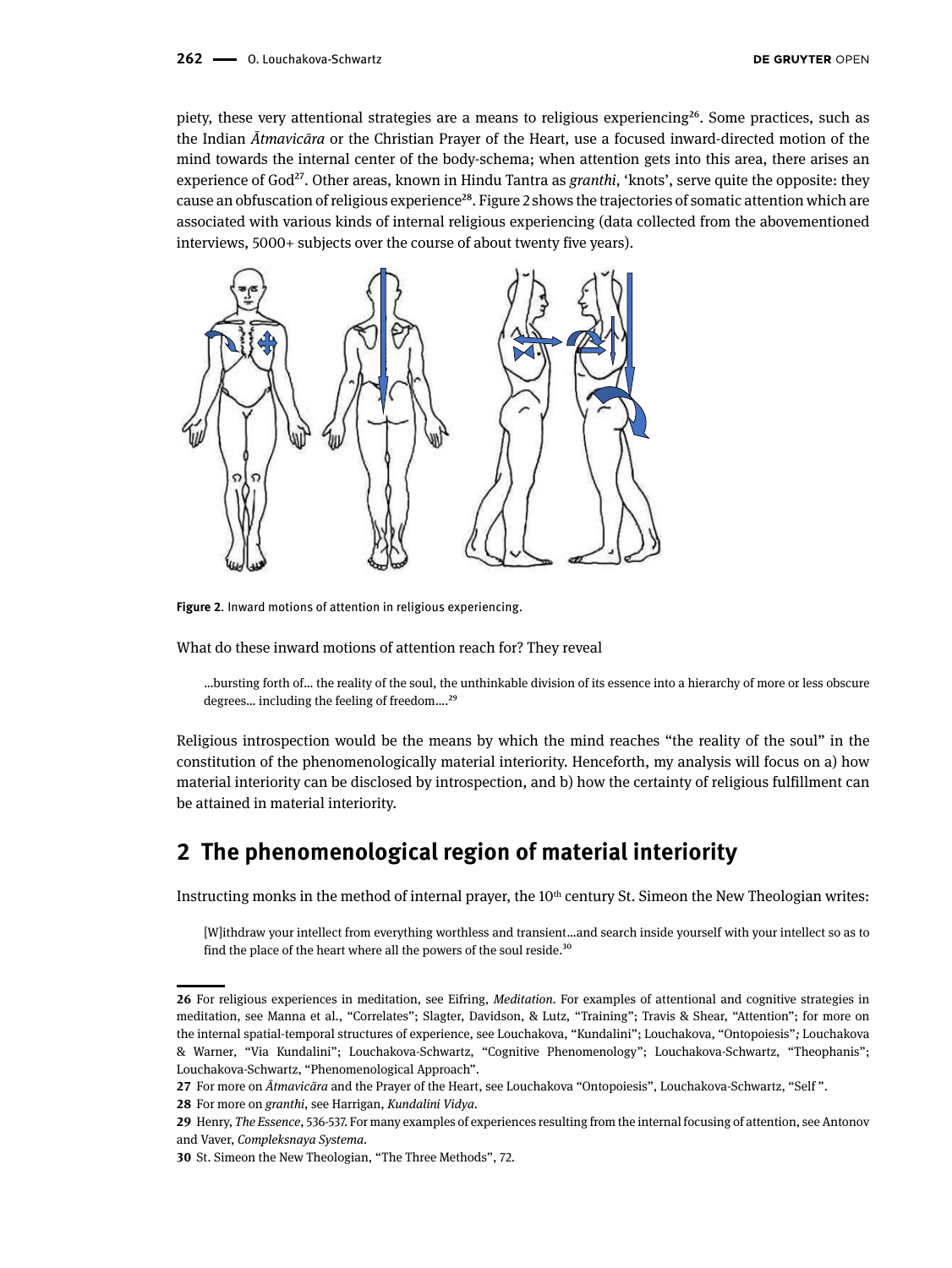In those who followed these instructions (more than 300 accounts from live practitioners in this research<sup>31</sup>), the outgoing thrust of intentionality is weakened, but self-awareness, on the contrary, becomes more prominent and intensified. The motions of attention in these practitioners are depicted in Figure 3, which shows that an initial movement of the somatic ego from the head into the body develops into an orthogonal absorption of self-awareness $^{32}$ .



**Figure 3.** Refocusing (A) and absorption (B) of the somatic ego-sense in the Prayer of the Heart.

Between the initial reversal of intentional consciousness onto the self, and the full cessation of intentional consciousness when it becomes absorbed in the core of self-awareness, there emerges a whole field of phenomena "inside" embodied self-awareness. Phenomenological materiality is disclosed, in different ways, in every instance of this continuum. Manifestations of phenomenological materiality in introspection bear no structuring by intentional consciousness as would be the case with "external" sensory impressions, except for perhaps the positing of "internal space" which can be regarded as initially posited in intentional consciousness. Because materiality is obscured in appearances<sup>33</sup>, there is no retention or interpretive patterns (in other words, no cognitive schemas) which can be readily applied to impressions of material introspection, and thereby, the process has the character of a revelation. In line with Henry's thought, the region of material introspection discloses the constitutive participation of phenomenological materiality in all forms of intuition, including the categorical ones. The constitutive roles of intentional consciousness and phenomenological materiality in material introspection are reversed: introspective revelation of phenomenological materiality provides a structural organizing matrix for the clusters of emergent intentionalities 34. This presupposes a regional eidetics with its own ontology of truth, as a truly "material ontology", to use Husserl's term in the Henryan sense<sup>35</sup>.

**<sup>31</sup>** The findings in the introspective Prayer of the Heart were previously published in Louchakova, "Ontopoiesis and Union".

**<sup>32</sup>** For more on somatic ego, as a dynamic condensation of the somatic sense of the self in some areas of the body, see Spiegelberg, "On the Motility". For more on absorption, see Bronkhorst, *Absorption*.

**<sup>33</sup>** For more on the relationship between materiality and appearances, see Henry, *The Essence*.

**<sup>34</sup>** For examples of the organizing function of phenomenological materiality, see the reference to somatic vibrations which produce consciousness, in *Taittirīya-Upaniṣhad*, 56; or the findings on the hyletic matrix in Louchakova, "Spiritual Heart", 92; or the description of the spectrum of hyletic densities in the steps of the Spiritual Ladder, Louchakova-Schwartz, "Theophanis". **35** For regions of being in Husserl's phenomenology, see Landgrebe, "Regions".For more on hyletics in regional ontologies, see *Ibid.,* 139.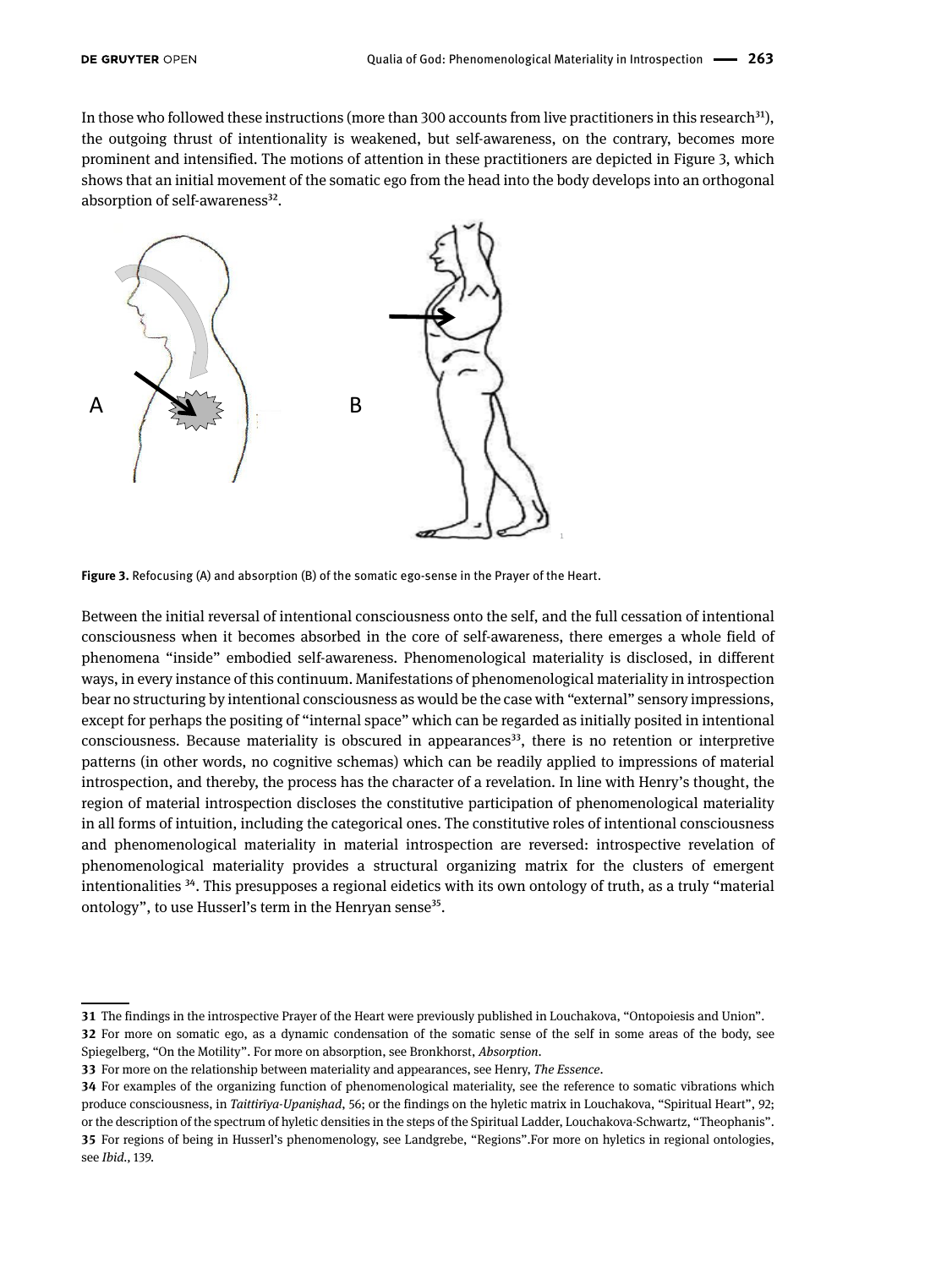## **2.1 Prolegomenon to the analysis of the field of consciousness in material introspection**

Material introspection takes place in the attitude that one can see and act inside in the same way as externally, not physically but by intention and focus<sup>36</sup>. Until posited, volitionally or non-volitionally, this region is totally absent from the ordinary "extrospective" consciousness; once posited, for example in meditation, it never fades away<sup>37</sup>. "What do these people see [perceive] inside?", the author of this paper was once asked<sup>38</sup>. Material introspection creates a field of consciousness<sup>39</sup> of its own. The landscapes of this field have been reflected in traditional cosmologies, and served as generative ground for religious concepts, such as the Ladder of Spiritual Ascent<sup>40</sup>. A comparative morphology of material introspection has yet to be developed.

The field of consciousness in material introspection includes compounds of impressions of the internal senses, images, thoughts, and feelings; vague representations of the internality of the anatomical body, and perhaps, even of the brain<sup>41</sup>; also, there are memories integrated into the body schema. Complicated composites of internal impressions and mythological ideas, as is for example *Mundi Imaginales* of Suhrawardī or Ibn al-ʻArabī, are multidimensional, asymmetrical, and in case of egological introspection, stratified<sup>42</sup>. Normally invisible, phenomenological materiality shows in the various degrees of introspective synesthesia, as a background of densities on the margins of non-actional intentionality. In some areas, one can observe constitutive processes as they take place, with intentional consciousness, as if emerging out of the material phenomenological matrix<sup>43</sup>. St. Simeon describes it as following:

To start with you will find there darkness and impenetrable density. Later, when you persist and practice this task day and night, you will find, as though miraculously, an unceasing joy. For as soon as the intellect attains the place of the heart, at once it sees the things of which it previously knew nothing. It sees the open space inside the heart and it beholds itself entirely luminous and full of discrimination<sup>44</sup>.

The temporal extension of the introspective phenomenal field reveals more and more different impressions, and reaches deeper and deeper into phenomenological materiality. As prescribed by different soteriologies, introspection resolves into "a sure knowledge of the incomprehensible God"<sup>45</sup>, or the state of liberation<sup>46</sup>, et cetera, as prescribed by a tradition. The introspective modes differ: one may cultivate intentional freedom from thoughts and mental objects, or focus in different areas of inner space, repeat a name of God or chant a mantra, perform localized embodied visualizations, practice absence of mental engagement with internal impressions, discriminate between intentionally generated and *sui generis* internal phenomena, et cetera. But despite these and many more variations, there are stable structures in this field which show

**<sup>36</sup>** For traditional maps of the interiority of the self, in Indian Sufism, see Dahnhardt, *Change*; in Hindu Tantra, see Woodroffe, *The Serpent Power*; for Iranian Sufism, see Corbin, *The Man*; Suhrawardī, *Le Livre*.

**<sup>37</sup>** For examples of contemplative practices opening the phenomenal field of material interiority, see Kadloubovsky and Palmer, *Early Fathers;* Antonov and Vaver, *Compleksnaya Systema.* For examples of spontaneous or non-volitional experiences of material interiority, see Greenwell, *Energies.*

**<sup>38</sup>** Berkeley Social Ontology Group meeting, November 16, 2016.

**<sup>39</sup>** "The field of consciousness" is a phrase introduced by Gurwitsch in *The Field,* 2, to designate a totality of co-present data.

**<sup>40</sup>** For examples of the analysis of internal representations corresponding to the Qur'an's twenty-fourth Sūrah An-Nūr, see Sviri, *The Taste*; of Spiritual Ladder, see Louchakova-Schwartz, "Theophanis".

**<sup>41</sup>** For an example of "seeing" one's brain, see Torey, *The Crucible*.

**<sup>42</sup>** For more on egological and non-egological introspection, see Louchakova, "Prayer of the Heart", Louchakova, "Spiritual Heart"; Louchakova-Schwartz, "Theophanis".

**<sup>43</sup>** For more on the internal phenomenon of emergent cognition, see Louchakova, "Ontopoiesis"; Louchakova, "Ontopoiesis and Spiritual Emergence".

**<sup>44</sup>** St. Simeon the New Theologian, "The Three Methods", 72.

**<sup>45</sup>** St. Hesychios, "On Watchfulness", 162.

**<sup>46</sup>** Sri Jnānadeva, *Amritānubhava*, 116-127.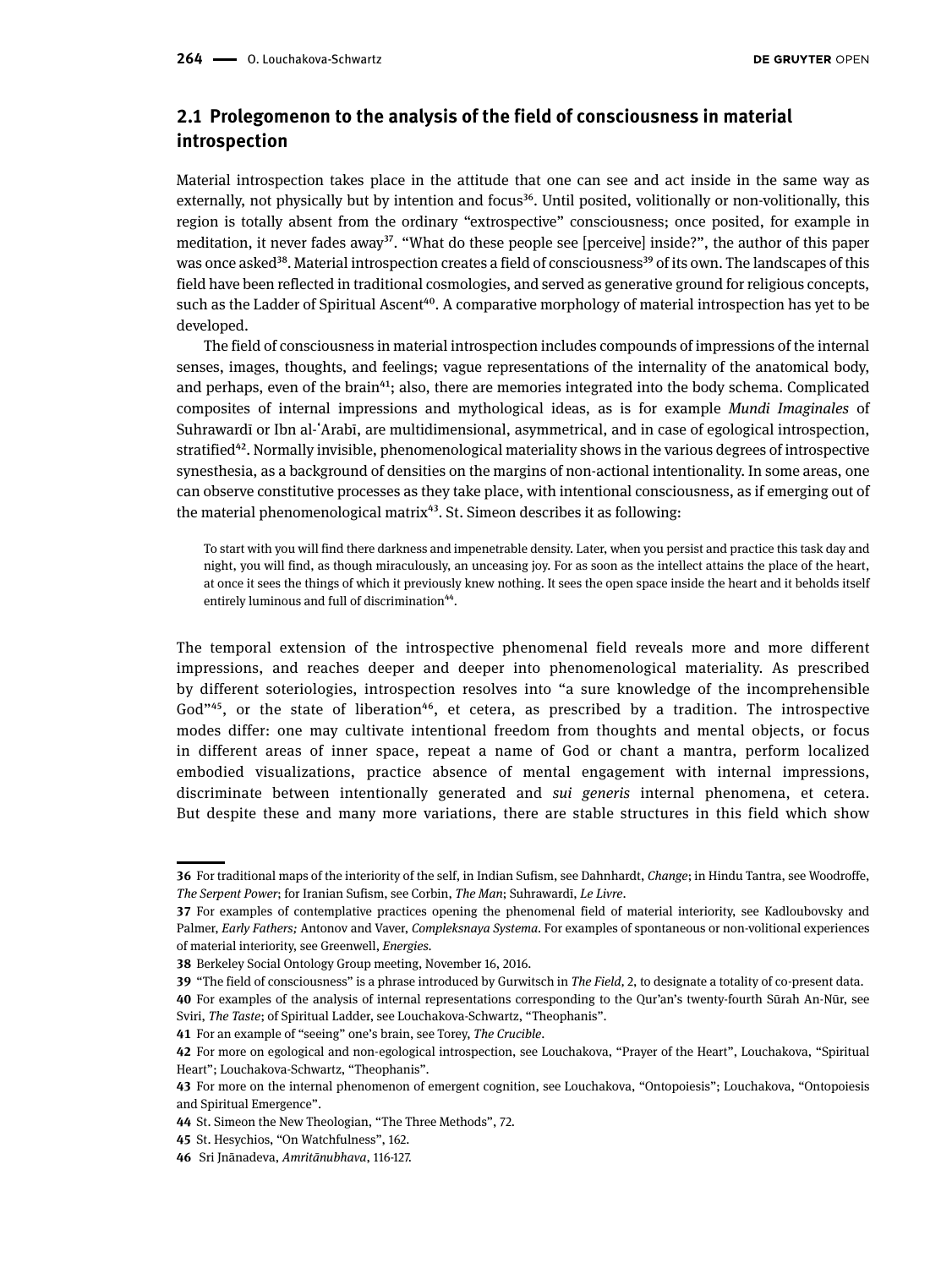up in accordance with the telos which takes material introspection in the direction of transcendence of intentional consciousness and into the self-disclosure of phenomenological materiality $47$ .

#### **2.2 More on the general structure of the region**

Practicing mystics report that material introspection renders two kinds of states<sup>48</sup>. In one of them, the attitude "I see my body" persists, and intentional consciousness in this attitude appears to shape hyletic impressions, as it should according to classical phenomenology. The spatial background, created by the body-schema, is filled by hyletic impressions of light and texture associated with the locations of the anatomical organs, like "the unstructured raw materials for our structuring and form-giving mental activities"49. In this state, no religious experience happens.

 The second state is in a different attitude, such as "I see myself". In this state, a more Henryan picture of consciousness prevails: hyletics, which in the first state appears under the structuring influence of intentionality, in this state comes upfront as phenomenological materiality and a primal constituter of conscious experience. In absorption, consciousness is not directed at any object. The phenomenal field contain "energies", i.e. self-luminous, self-affective synesthetic impressions of density, tangibility, and light which transform, contract, and expand<sup>50</sup>; an eight year-old respondent commented on this: "Wow, inside I am much larger than outside!" If intentional acts and objects appear, they clearly emerge out of and have no existence apart from this "alive" phenomenological materiality. If the external, two-fold visual field presents relations such as next-to one-another, one-above the other, or one-inside-the-other, and lines delimiting the field<sup>51</sup>, in material introspection there are no borders, and things appear predominantly as one-inside-the-other with multidimensional depth, enclosed inside one another like Chinese ivory balls. If in the first state, with its predominant intentional mode of mental imagery, phenomenological materiality is more or less masked, in the second state there is no masking of materiality. On the contrary, the unveiling of phenomenological materiality takes place, in the inward deepening and degrees, as if awareness is digging into, folding onto, or being sucked into the phenomenologically material "stuff" of the meditating subject. This creates an inward-opening quantum organization of gradually "thinning-out" layers in phenomenological materiality, a hyletic spectrum which is crucial for the religious experiencing in Tantra, Hesychasm, or the esotericism of G. Gurdjieff, to give a few examples<sup>52</sup>.

As noted by Husserl, "the epistemological question about the possibility of experience is the question about the essence of experience"53. The essence of experience in material introspection is in accessing a

**<sup>47</sup>** Gurwitsch (*The Field,* 48) emphasizes that structural organization is an immanent feature of experience. For more on the structures of introspective experience such as the spectrum of densities, internal luminosity and similar introspective phenomena, see Louchakova-Schwartz, "Phenomenological Approach"; Louchakova, "Prayer". For egological and nonegological introspection, see Louchakova, "Spiritual Heart".

**<sup>48</sup>** As of Landgrebe, "Regions", 138, "…an order in the founding relationship that exist between the regions of being is ascertained by reflecting on the way in which the entities of the respective regions are given, and essentially, the only way they can be given". The two modes conditions in region of material introspection are described in Antonov and Vaver, *Compleksnaya Systema*.

**<sup>49</sup>** Hintikka, "The Phenomenological Dimension", 98.

**<sup>50</sup>** For examples of introspective synesthesia, see www.sos.org, *jyoti* and *shabd* meditations.

**<sup>51</sup>** Husserl, *On the Phenomenology*, 5.

**<sup>52</sup>** For more on the layering of internal experiences, cf. "The world of the Tantras…is ultimately all God, but it contain a vast range of things, from things as gross as stones, to things as subtle as God". Sunjukta Gupta, "Mandala", 35, as quoted in White, "*The Alchemical Body",* 19. See also "*Bhuvanādhvādirupeṇa cintayet kramaśo'khilam sthūlasūkṣmaparasthityā yāvadante manolayaḥ* / One should step by step immerse the mind in the universe as being dissolved successively from the gross state into the subtle, and from the subtle state into the supreme state till finally one's mind is dissolved in it", Singh, *Vijṅānabhairava*, verse 56, 51. See also the stages of internal light as reflected in an account of the Hesychastic internal Jesus Prayer: "He [Christ] at first appears to our intellect like a torch which, carried in the hand of the intellect, guides us along the tracks of the mind; then He appears like a full moon, circling the heart's firmament." (St. Hesychios, "Watchfulness", 166, 191). For a detailed description of the hyletic spectrum in introspection, see Louchakova-Schwartz, "Theophanis"; Louchakova, "Spiritual Emergence".

**<sup>53</sup>** Husserl, *On the Phenomenology*, 9.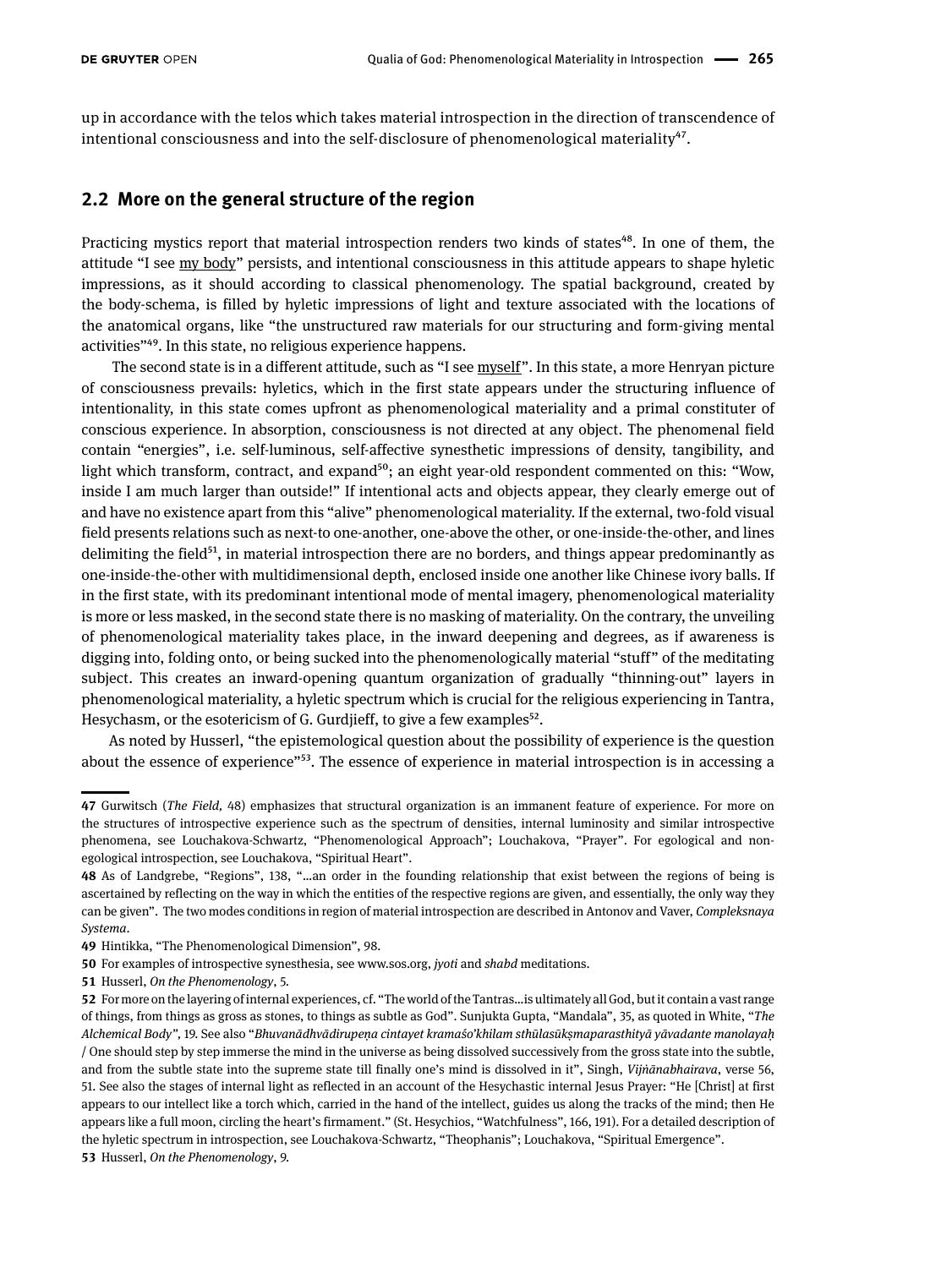fundamental mode of appearing that is precisely *non-* and even *pre-*intentional and that therefore essentially differs from intentionality<sup>54</sup>. This mode, which in ordinary consciousness is invisible, is material and selfaffective, and is inherent in the givenness itself and not in the eidetic representation of this givenness. The region of material introspection is the region in which phenomenological materiality can be available in direct intuition, can be purified rather than merely inferred, and can be examined for its constitutive role. This self-disclosure of phenomenological materiality differentiates this region from all other regions of consciousness55. If, as Henry suggests, the essence of all experiencing abides in phenomenological materiality, and if, as we suggested, religious experience has its beginning in material introspection, the essence of religious experiencing must be sought in the introspective self-disclosure of phenomenological materiality. I will now demonstrate such constitution of internal religious experience in the example of Indian Advāita Vedānta.

## **3 Religious fulfillment in material introspection**

Vedanta aims at a soteriological goal of liberation (*mokṣa*, Sanskrit)56 attained through introspective examinations of self-awareness intent on recognition of one's immortal Self. Realization of this Self entails distinct religious experiences with connotations of certainty (of God) and happiness 57. To uncover the Self, Vedanta uses a reduction, *neti*-*neti*, also known as the "differentiation between the seer and the seen"58. Reductions happen in the attitude that the true Self is accessible inside one's normal self-awareness. If one takes herself for granted as the finite body, in the natural attitude, this Self is masked. To find it, one needs to turn inward and practice reductions of *Ātmavicāra*, self-inquiry. Reductions uncover the irreducible, absolute subject, termed *Atman*; the following reflections (*manana*) reveal its identity with *Brahman*, the Absolute59. Vedanta discriminates between a *ṣrotriya* who knows the theory of liberation, and a *Brahmavid* who has experience of her awareness (the Self) being God's awareness of Herself, being the essence of all appearances, timeless and thereby immortal. *Brahmavid* also experiences corresponding psychological changes such as extinguishment of the fear of death $60$ .

## **3.1 The Logos of Vedantic introspection**

As mentioned above, in every experience, there is consciousness of two kinds, intentional consciousness of something, and non-objectifying self-awareness; these types of consciousness are co-constituted, interdependent, and appear together<sup>61</sup>. Associating religious experience exclusively with non-objectifying self-awareness, Vedanta upholds the foundational mode of consciousness as non-intentional $62$ . Consequently, if phenomenological reduction purifies intentional relations and masks the constitutive

**<sup>54</sup>** For more on phenomenological materiality as the first appearing, see Seyler, "Michel Henry".

**<sup>55</sup>** For more on the phenomenological status of various regions, see Hopkins, *Intentionality*, 46-47; Husserl, *Ideas I,* 63/67, 147- 155.

**<sup>56</sup>** Dayananda, *The Teaching Tradition*.

**<sup>57</sup>** For more on happiness and fulfillment in Vedantic realization, see Karapatra, *Advaita Bodha Deepika*, 6; also, watch *Call of the Search*.

**<sup>58</sup>** For more on *neti-neti*, see Taydaravaya *Kaivalya Navaneeta*; Karapatra, Advaita *Bodha Deepika*; Śaṅkarācārya, *Dŗg-Dŗśya-Viveka*.

**<sup>59</sup>** Vedanta ascribes the term *Brahman* a colloquial meaning as derived from the root *bŗh,* 'be high' or in some oral interpretations, 'biggest'. In reality, the etymology of the word has nothing to do with 'be high'; for more on the complex etymology of *Brahman* with some connotations of 'form-maker', see Schwartz, "Hospitalities".

**<sup>60</sup>** For more on the cessation of fear, see Karapatra, *Advaita Bodha Deepika*, 5. For more on the psychological changes in the aftermath of so-called non-dual experience, see Louchakova, "Ontopoiesis and Spiritual Emergence".

**<sup>61</sup>** Taipale, *Phenomenology*, 22.

**<sup>62</sup>** Cf. "It is not intentionality that is a principle of our experience, it is not an intentional field that confers meaning and status on the impressions of our flesh; they, in their original self-revelation, precede, regulate and determine the process in which they are inserted and disposed in one's own body." Henry, *Incarnation*, 158.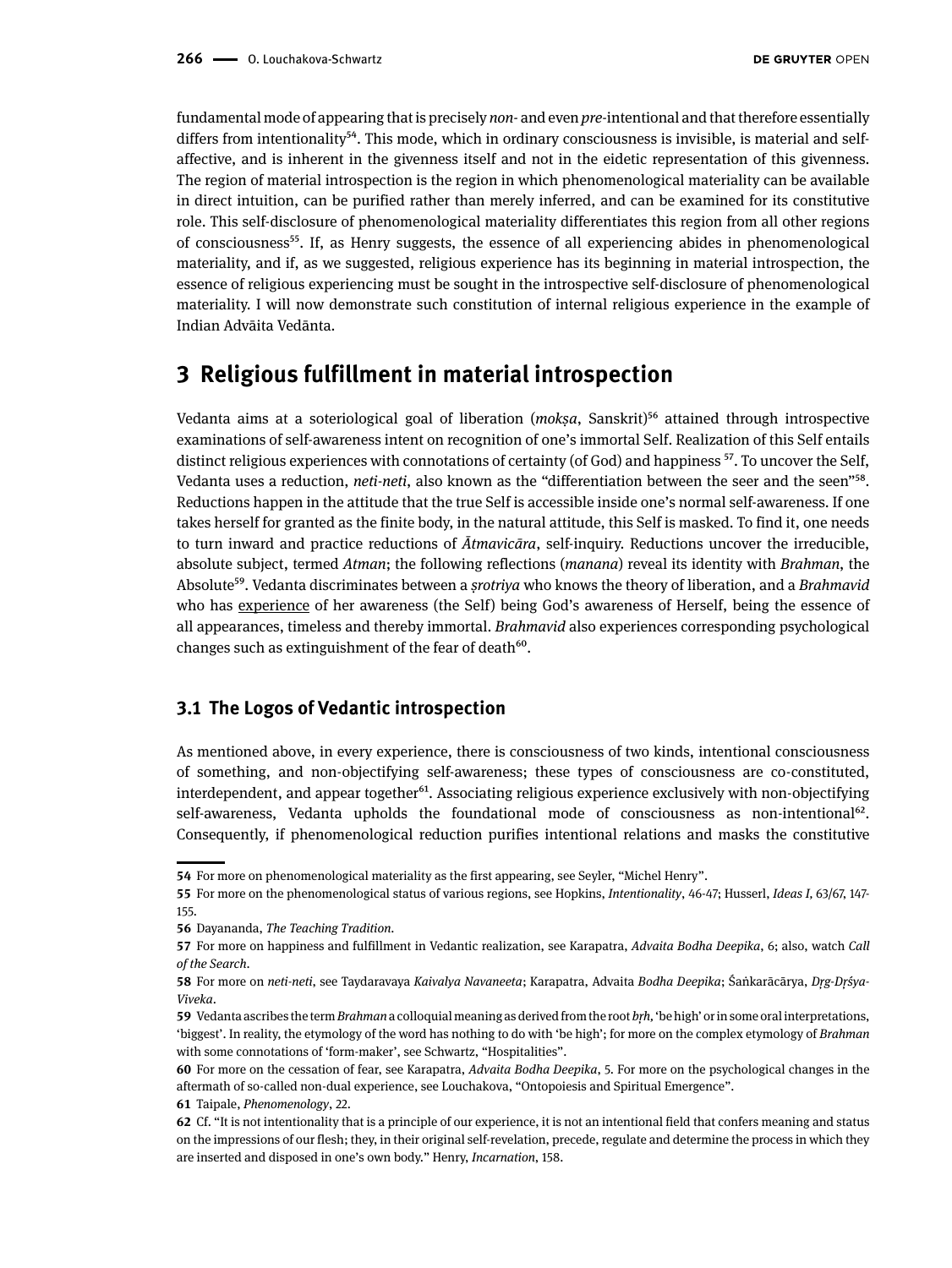role of materiality, in Vedanta the direction of reduction is reversed: *neti-neti* has to neutralize intentional consciousness in order to reveal the phenomenological materiality which comprises the Self as discovered in non-objectifying self-awareness. However, Vedantic verses do not indicate the direction of reduction. For example, verse 3 of *Advaita Makaranda*:

In me, in the space of awareness, rises this celestial city called the world. Therefore, how am I not *Brahman*, who is all knower and the cause of all<sup>63</sup>,

may point to awareness understood as *ego cogito*, i.e. in abstraction, or as non-objectifying self-awareness, i.e. in embodiment.

Like the transcendental reduction in phenomenology, Vedanta analytically isolates the co-constitutive relationship between the ego and the world<sup>64</sup>. Unlike the transcendental reduction, Vedantic reduction has an empirical component in which all reductions are performed as embodied (see below); but along with it, paradoxically, Vedanta also suggests negation of the body<sup>65</sup>. I will now show how this contradiction is resolved in practice.

## **3.2 Necessity in material introspection**

When he was eight years old, Harilal Sri Poonja "Papaji" experienced an exalted union with God. For the next twenty five years Harilal tried to recapture that early experience through devotion to the Hindu God Krishna. Harilal had many visions of Hindu deities and heroes, but the experience he craved so much did not come back. Then, Sri Ramana Maharshi, one of India's most beloved gurus, advised him:

What appears and disappears [i.e., the visions], is not real... . The seer remained. You saw him [Krishna] – he disappeared – You remain. See the seer. Now find out who the seer is<sup>66</sup>.

Following this instruction, Harilal not only recaptured his early experience, but made it a permanent one. Ramana's suggestion had several components: to turn attention onto oneself, to negate all intentional consciousness, and to search for the apodictic intuition of the Real<sup>67</sup>. The video shows Harilal pointing to the chest. In his discourses, Sri Ramana suggests to anchor introspection in *aham-sphurana*, ("the radiance of the 'I'"), by which he means the somatic ego-sense on the right side of the chest<sup>68</sup>. This creates a situation in which self-awareness will be absorbed towards the embodied "seer". In such absorption, reduction will negate the body schema and kinesthetic consciousness, but the materiality of the body (density, tactility) cannot be negated; it will remain as thinning out yet irreducible bottom line of absorption. Thereby, hyletics is purified of intentional consciousness and revealed as pure phenomenological materiality<sup>69</sup>. The initial recognition of self-awareness as embodied creates the necessary conditions of possibility for such purification.

The stages of teachings in Vedanta include *śravana*, 'listening', *manana*, 'reflection', *nididhyāsana*, 'stabilizing the contemplative posture', and *manonāśa*, 'dissolution of the mind'. *Śravana* exposes the practitioner to verbal egological significations, such as:

**<sup>63</sup>** Lakshmidhara, *Advaita Makaranda*, 3, 13.

**<sup>64</sup>** As indicated by Taipale in *Phenomenology*, the intentional ego and the world are co-constituted and their givenness cannot be considered one without the other; thereby, their relationship is not a true relationship between two separate entities, but rather, an appearance of relationship as a constitutional structure of consciousness, 22.

**<sup>65</sup>** For an example of the Vedantic negation of the body, see Lakshmidhara, *Advaita Makaranda*, verse 8, 26.

**<sup>66</sup>** Poonja gives this account in Lemkin and Godman, *Call Off The Search.*

**<sup>67</sup>** According to oral tradition, the foundational qualification of a seeker of Self-Realization is *viveka*, a capacity to discriminate between the real and unreal; this quality must be given; it cannot be trained.

**<sup>68</sup>** For more an *aham̩-sphuran̩a*, see Ramana Maharshi, *Sri Ramana's Words*.

**<sup>69</sup>** For more on body-schema, see Preester and Knockaert, *Body Schema;* for the connections between abstract cognitions and spatiality*,* see Gattis, *Spatial Schemas*. For more on absorption, see Bronkhorst, *Absorption*; Goleman*, The Meditative Mind.*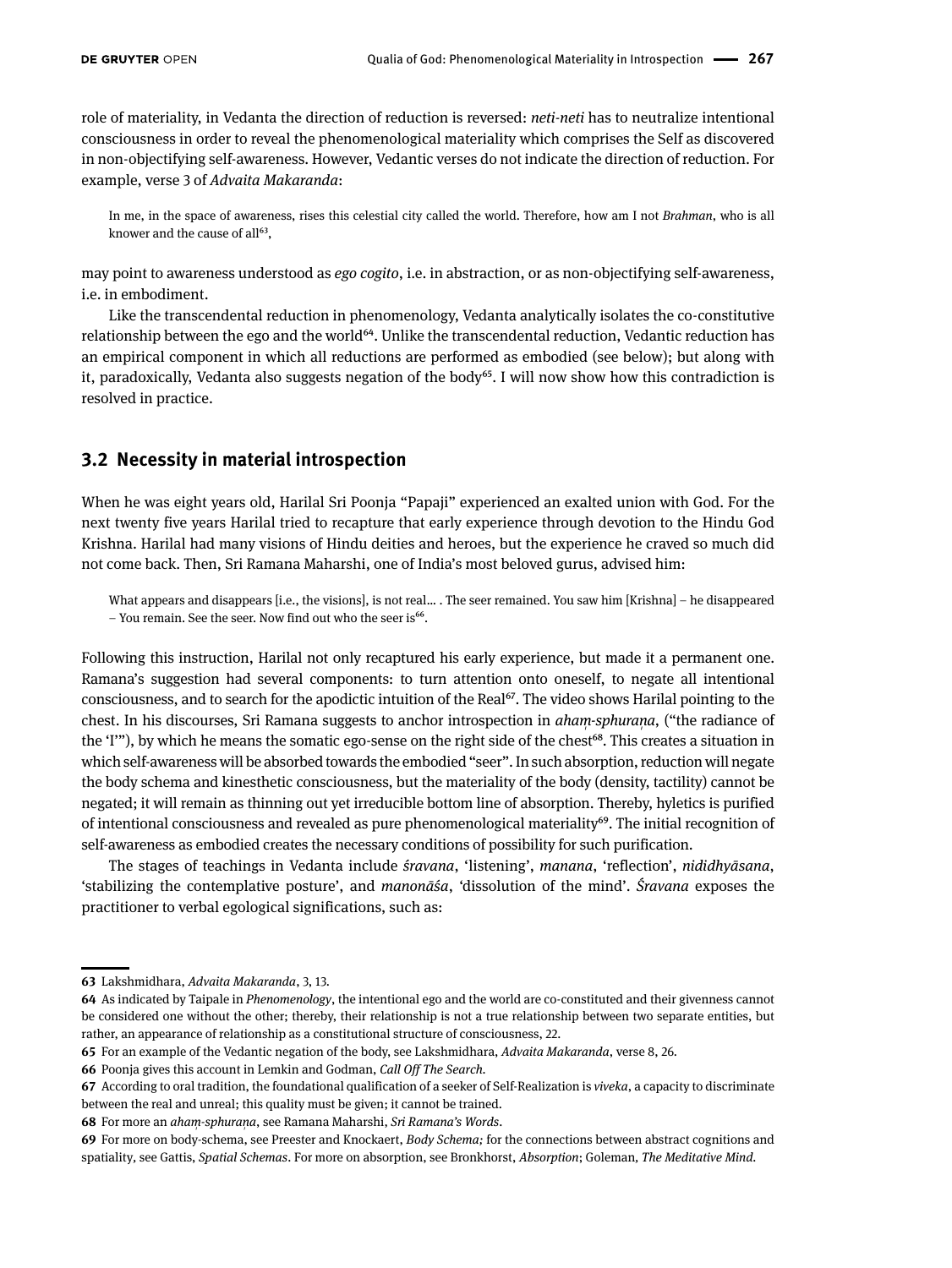Always I am, always I shine, never am I an object of dislike to myself. Therefore it is established that I am that Brahman, which is of the nature of existence, awareness and fullness<sup>70</sup>.

By the time when the next stage of inquiry, *manana*, brings in the negation of the body, such as:

[I am] not the body, not the senses, I am not the breath, nor mind, nor intellect. They are seen as mine, a play of the mind. They are known as 'this'<sup>71</sup>.

self-awareness is already experienced in the chest. Therefore, the body has to be negated within the body itself. What is negated is the *form* of the body *and* intentional consciousness of the body-as-an-object, but not phenomenological materiality. Since "a living body can never *fully become an object*"72, reductions are accompanied by absorption in the body-subject whereby phenomenological materiality is revealed.

Further, and because absorption of self-awareness aims at finding constancy that never goes away (cf. Ramana's "what appears and disappears cannot be real" above), in the verses such as

I am the knower of the six-fold modifications [birth, transformation, etc.], Since I know them, I am free of them, If I were not free of them, I could not know them73.

intentional consciousness is used to negate the kinesthetic component of self-awareness, i.e. to reduce it out of self-awareness, and to uncover the purified, sentient material subjectivity<sup>74</sup>.

The next step in Vedantic transformations of consciousness, *nididhyasana*, stabilizes the gestalt of subjectivity as the phenomenologically material subjectivity, which is experienced as "pure tangibility", i.e. sentience of "That Self, which is self-effulgent"<sup>75</sup>. Sentience (self-affectivity) makes this condition fulfilled in itself (see next section for more discussion), as in the statements "I am all joy"<sup>76</sup>, or

I am happiness, independent of anything Anything other does not bring happiness Love is not towards others; Nor can I love myself, For I am love<sup>77</sup>.

If this were a subjectivity within abstracted *ego cogito*, it would not be able to offer any fulfillment, whether existential or phenomenological<sup>78</sup>.

Since phenomenological materiality is found within the bodily subjectivity, the process of reduction takes one through the phenomenal field of material interiority. The effort at full cancellation of intentional consciousness in an attempt to reach the irreducible "felt" pure subjectivity which is experienced as reaching the ultimate interiority of everything (cf. the multiple references to the self in the Heart in Vedanta). After the reduction of temporal and spatial horizons, at the climax of material introspection, this is "a stateless state"79, in which the self-revelation of phenomenological materiality manifests as awareness purified of objects. Associating the purified subjectivity with the ultimate interiority, the *Taittirīya* and *Mān̩d̩ūkya Upaniṣad*s refer to the former as *antaryamin*, the indweller in all names and forms. Thereby, the shift of the

**<sup>70</sup>** Lakshmidhara, *Advaita Makaranda*, 2, 7.

**<sup>71</sup>** *Ibid.*, 8, 26.

**<sup>72</sup>** For more on 'body qua mine', as denoted by Marcel, see Zaner, *The Problem*, 21-22.

**<sup>73</sup>** Lakshmidhara, *Advaita Makaranda*, 13, 36.

**<sup>74</sup>** For more on kinesthetic and hyletic components of self-awareness, see Taipale, *Phenomenology*.

**<sup>75</sup>** Lakshmidhara, *Advaita Makaranda*, 16, 42.

**<sup>76</sup>** *Ibid.*, 9, 28.

**<sup>77</sup>** *Ibid*., 24, 60.

**<sup>78</sup>** For an example of an error in reduction, see Tandaravaya, *Kaivalya Navaneeta*, 70-71, 15, 16.

**<sup>79</sup>** For more on the "stateless state", see [Siddharameshwar Maharaj,](https://www.amazon.com/s/ref=dp_byline_sr_book_1?ie=UTF8&text=Shri+Sadguru+Siddharameshwar+Maharaj&search-alias=books&field-author=Shri+Sadguru+Siddharameshwar+Maharaj&sort=relevancerank) *Amrut Laya*.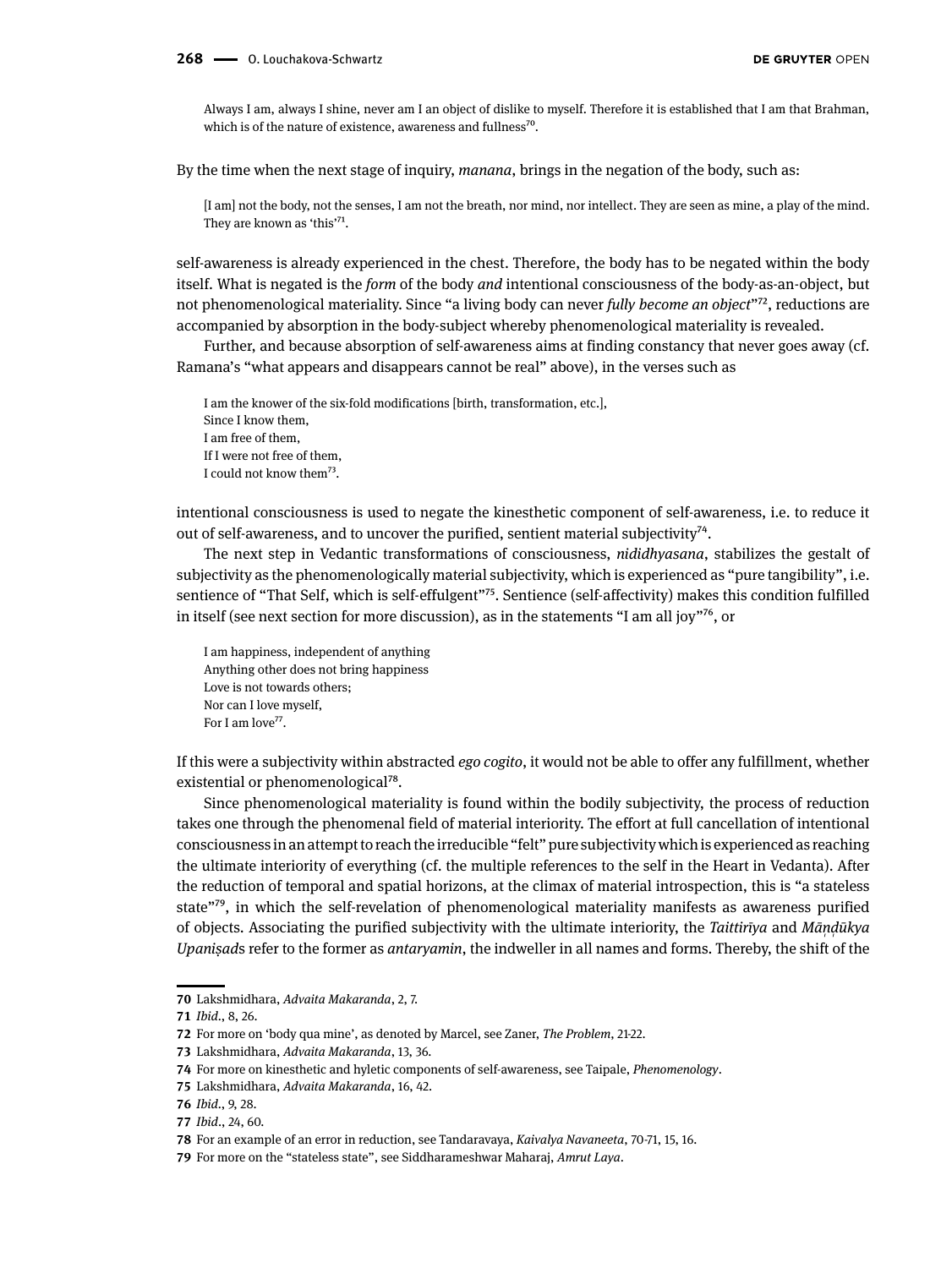attitude includes a recognition of purified phenomenological materiality as the essence of all appearances whereby the reality of intentional consciousness is necessarily annulled.

## **3.3 Sentience in the constitution of religious experience**

Phenomenological materiality doesn't have a vector of directedness; even though revealed as a result of the inward motion of the mind, phenomenological materiality in itself is non-positional.

Thereby there is no place in the phenomenal field where the purified phenomenologically material essence of subjectivity is not, and because of this, phenomenological materiality cannot be in selftranscendence or in *ek-stasis*80. This absence of self-transcendence doesn't make phenomenological materiality passive; on the contrary, as sentience, it gives rise to other kinds of consciousness<sup>81</sup>. *Aparoks̩ānubhūti* ascribes a special mode of givenness to this purified material of the mind, as knowledge of itself by itself, likened in other Vedantic sources to light being luminous by itself and not as a result of another light cast on it<sup>82</sup>.

After sentience has been phenomenologically relieved from intentional consciousness, the masking presence of intentionality is not as "dense" as before. Once obtained, awareness of purified materialitysentience cannot be lost. Since sentience completely informs the field of consciousness, its constitutive presence becomes obvious in all cognitions83. This is called in Vedanta *manonāśa*, the extinction of the mind. One of the participants in this research commented on the "what it's like" of such state by exclaiming: "It's crazy! Everything is alive!"84. Because self-affection = sentience pertains to phenomenological materiality, such states are different not only in their constitution, but qualitatively: Vedanta calls this *mānosollāsa*, exhilaration of the mind<sup>85</sup>.

As mentioned above, such states are self-fulfilled, not by intentional objects, but in themselves. For example, if this is a prayer, it appears granted; the worship appears fulfilled by divine benevolence; if it is decision-making, a decision appears easily available, et cetera. Mental states bask in the self-luminous presence of sentience-materiality, and that is what becomes signified by the term religious. Thereby, the essence of religious experience is not in its intentional structure, but rather, in the dissolution of such structure, as a result of the unveiling of phenomenological materiality through introspection. The many trajectories of material introspection (as shown in Figure 1, above) create a range of possibilities for religious experiences with their own specific "what it's like"<sup>86</sup>.

In the present paper, I have outlined the conditions of possibility for religious experience, defining them as the region of material introspection. Just as I've been completing this paper in a Berkeley café, I have noticed a small colored poster: Saint Baljit Singh is inviting seekers to "awaken the soul with meditation on Inner Light and Sound". The soul, in this case, will be the inner space of the embodied subject in material introspection, with light and sound as the manifestations of phenomenological materiality.

**<sup>80</sup>** Cf. Lakshmidhara, *Advaita Makaranda*, "I am that material of the mind which is all-pervasive" [translation O. L.-S.], 6, 22. **81** For more on sentience in the constitution of consciousness, see Louchakova-Schwartz, "Intuition of Life"; Louchakova-Schwartz, "Direct Intuition".

**<sup>82</sup>** For more on the mode of knowledge in purified awareness, see Śaṅkarācārya, *Aparokshānubhuti.* For the metaphor of light, see Vidyaranya, *Pañcadaśī*; also, Sivananda, *Brihadaranyaka Upanishad,* 4.3.1-7; same in the Islamic philosophy of Illumination, see Louchakova-Schwartz, "Phenomenological Approach".

**<sup>83</sup>** For more on the direct intuition of life, see Louchakova, "Direct Intuition".

**<sup>84</sup>** For more on *manonas̩a*, see Karapatra, *Advaita Bodha Deepika*. For more on Vedantic *samādhi*, which are the states of the dissolution of the mind, see Śaṅkarācārya, Dŗg-Dŗśya-Viveka. *Nirvikalpa samādhi*, mental absorption with cognitions, is constituted by pure phenomenological materiality, sentient, self-affective and self-luminous. The existential possibility of such a state is not clear, as it requires a high degree of stability in inhibiting intentional consciousness from rising. In the second state, *savikalpa*, intentional consciousness is present yet transparent to the presence of phenomenological materiality as its primal constitutor.

**<sup>85</sup>** For more on *mānosollāsa*, see Sureśvara, *Mānosollāsa*.

**<sup>86</sup>** For more on the problem of quality, and ontology of quality, see Giannotta, "Epistemology"*.*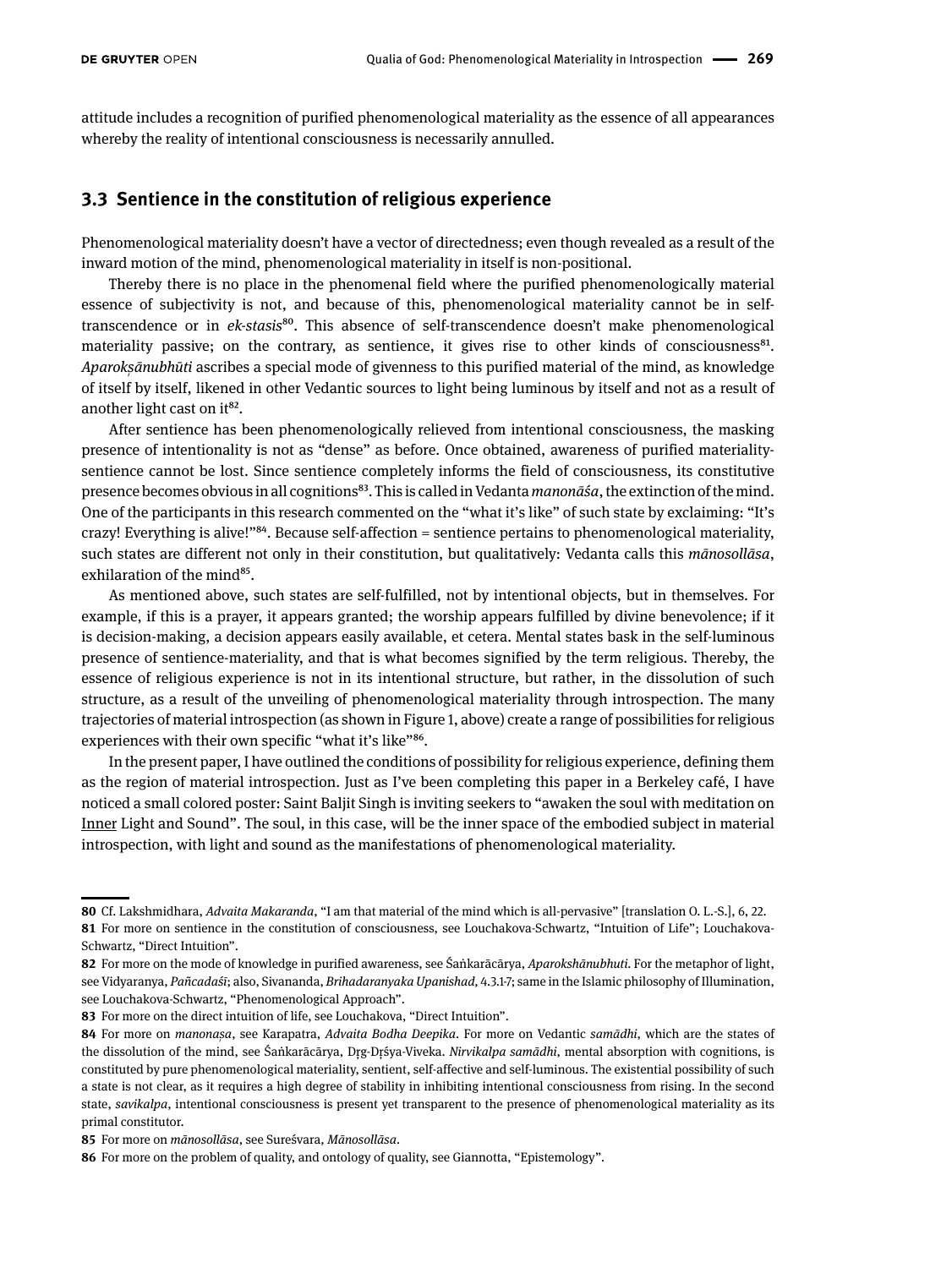## **References**

- Ales Bello, Angela. "The Divine in Husserl and Other Explorations." In *Analecta Husserliana 98*, edited by Anna-Teresa Tymieniecka, 3–23. Dordrecht, the Netherlands: Springer, 2009.
- Allo, Patrick. "The Many Faces of Closure and Introspection: An Interactive Perspective." *Journal of Philosophical Logic*, 42:1 (2013), 91-124.
- Antonov, Vladimir and G. Vaver*. Compleksnaya Systema Psychophysicheskoi Samoregulatsii* [*A Handbook of Complex System of Psychophysical Self-Regulation*]. Leningrad, Russia: Cosmos, 1989.
- Bronkhorst, Johannes. *Absorption: Human Nature and Buddhist Liberation*. Buddhism Series. Wil, Switzerland: UniversityMedia, 2012.
- Canullo, Carla. "Michel Henry: From the Essence of Manifestation to the Essence of Religion." *Open Theology* 3:1 (2017), 174-186.
- Chittick, William C. *The Self-Disclosure of God: Principles of Ibn al-ʻArabī's Cosmology*. SUNY Series in Islam. Albany, NY: State University of New York Press, 1998.
- Corbin, Henry. *The Man of Light in Iranian Sufism*. Boulder, CO: Shambhala, 1978.
- Crowe, Frederick E. *Theology of the Christian Word: A Study in History*. New York, NY: Paulist Press, 1978.
- Dahnhardt, Thomas. *Change and Continuity in Indian SūFīSm: A Naqshbandi-Mujaddidī Branch in the Hindu Environment*. Islamic Heritage in Cross-Cultural Perspectives. New Delhi: D.K. Printworld, 2002.

Dayananda Saraswati, Swami. *The Teaching Tradition of Advaita Vedanta*. Saylorsburg, PA: Arsha Vidya Gurukulam, 1993.

- Eifring, Halvor. *Meditation and Culture: The Interplay of Practice and Context*. 1st Edition. London, UK: Bloomsbury Academic, 2015.
- Flood, Gavin D. *The Truth Within: A History of Inwardness in Christianity, Hinduism, and Buddhism*. Oxford, UK: Oxford University Press, 2013.
- Gattis, Merideth. *Spatial Schemas and Abstract Thought*. Cambridge, MA: MIT Press, 2001.
- Giannotta, Andrea Pace. "Epistemology and Ontology of the Quality: An Introduction to the Enactive Approach to Qualitative Ontology." *Humana.Mente Journal of Philosophical Studies*, 31 (2016), 1-19.

Goleman, Daniel. *The Meditative Mind: The Varieties of Meditative Experience*. 1st Edition. Los Angeles, CA: J. P. Tarcher, 1974.

- Greenwell, Bonnie. *Energies of Transformation : A Guide to the Kundalini Process*. 2nd ed ed. Saratoga, CA: Shakti River Press, 1995.
- Gurwitsch, Aron. *Field of Consciousness*. Duquesne Studies Psychological Series. Pittsburgh, PA: Duquesne University Press, 1964.
- Hanna, Robert. "Husserl's arguments against logical psychologism." In V. Mayer, ed., *Edmund Husserl: Logische Untersuchungen*, 27–42. Munich: Akademie Verlag, 2008.
- Harrigan, Joan Shivarpita. *Kundalini Vidya: A Comprehensive Model for Understanding and Guiding Spiritual Development*. Revised Edition. Knoxville, TN: Patanjali Kundalini Yoga Care, 2000.
- Harrison, Carol. "Augustine and Religious Experience." *Louvain Studies*, 27:2 (2002), 99-118.
- Hatem, J. *Critique et affectivite. Rencontre de Michel Henry et de l'orient*. Faculte des lettres et des sciences humaines, Universite Saint-Joseph (Beirut, Libanon), Centre d'etudes Michel Henry, 2001.
- Henry, Michel. *The Essence of Manifestation*, translated [from the French] by Girard Etzkorn. The Hague: Nijhoff, 1973.
- Henry, Michel. *Material Phenomenology*. Perspectives in Continental Philosophy. 1st ed. New York: Fordham University Press, 2008.
- Henry, Michel. *Incarnation: A Philosophy of Flesh*, translated by Karl Hefty. Northwestern University Studies in Phenomenology and Existential Philosophy, 2015.
- Hintikka, Jaakko. "The Phenomenological Dimension." In *The Cambridge Companion to Husserl (Cambridge Companions to Philosophy)*, edited by Barry Smith and David Woodruff Smith, 78-105. Cambridge, UK: Cambridge University Press, 1995.
- Hopkins, Burt C. *Intentionality in Husserl and Heidegger: The Problem of Original Method and Phenomenon of Phenomenology*. Contributions to Phenomenology. Dordrecht, the Netherlands: Kluwer, 1993.
- Husserl, Edmund. *Ideas Pertaining to a Pure Phenomenology and to a Phenomenological Philosophy*, translated by Ted E. Klein and William E. Pohl. Husserliana: Edmund Husserl – Collected Works. Volumes 1-3. The Hague, the Netherlands: Martinus Nijhoff, 1980.
- Husserl, Edmund. *On the Phenomenology of the Consciousness of Internal Time (1893-1917)*, translated by John B. Brough. Husserliana: Edmund Husserl – Collected Works. Dordrecht, the Netherlands: Kluwer, 1991.
- Ibn al-ʻArabī. *The Tarjumán al-Ashwáq: A Collection of Mystical Odes*, translated by Reynold Alleyne Nicholson. Oriental Translation Fund New Series. Volume XX. London, UK: Royal Asiatic society, 1911.

Ibn al-ʻArabī. *The Wisdom of the Prophets* [*Fus̩ūs̩ al-H̩ikam*], translated by Titus Burkhardt. Aldsworth, UK: Beshara, 1975.

Kadloubovsky, E., and G. E. H. Palmer. *Early Fathers from the Philokalia: Together with Some Writings of St. Abba Dorotheus, St. Isaac of Syria, and St. Gregory Palamas*. London: Faber and Faber, 1954.

Karapatra Sri, Swami. *Advaita Bodha Deepika* [*Lamp of Non-Dual Knowledge*]. 2nd Edition. Tiruvannamalai, India: T.N. Venkataraman, 1967.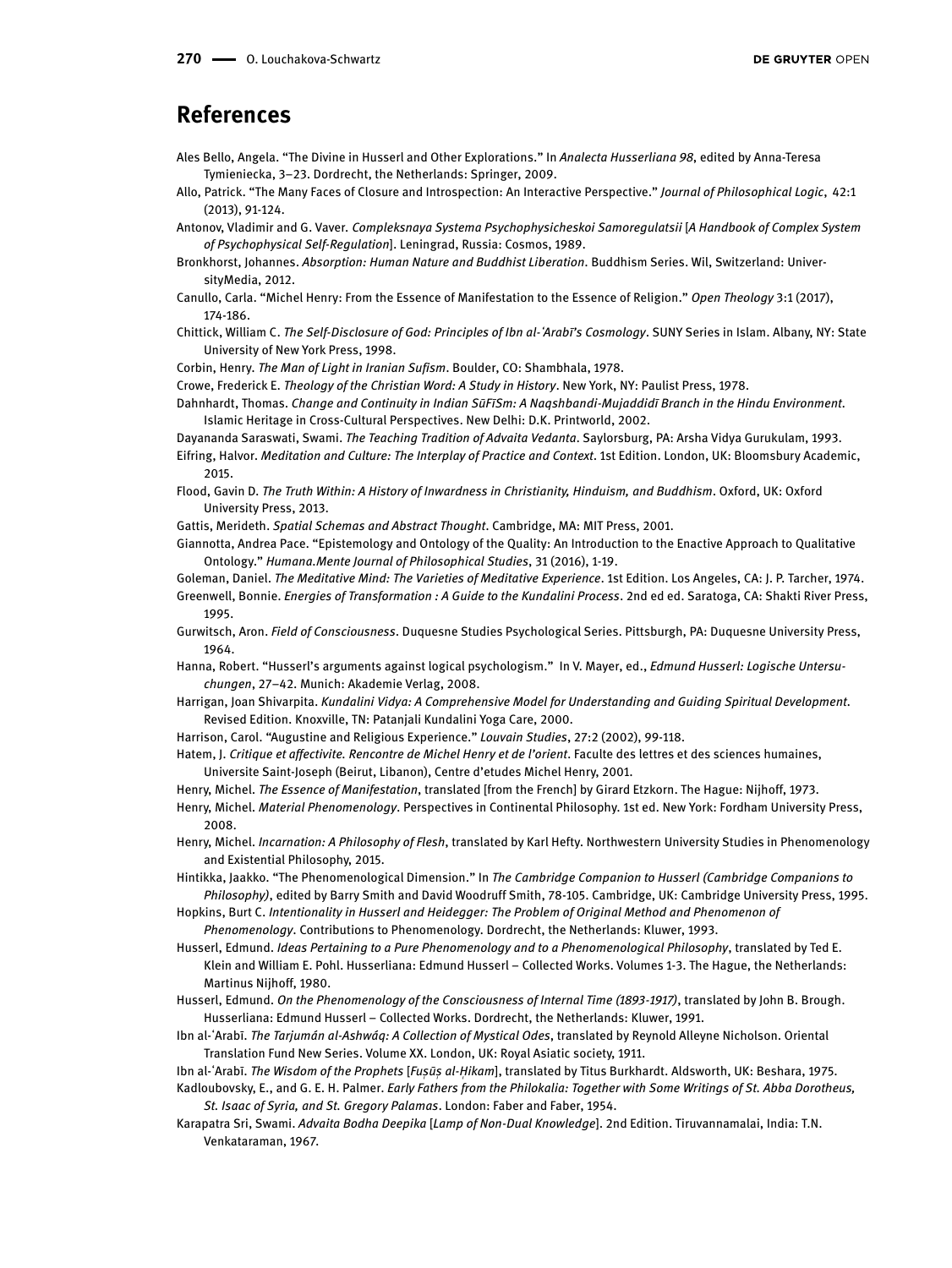- Kierkegaard, Søren. *The Sickness Unto Death: A Christian Psychological Exposition for Upbuilding and Awakening*, edited and translated by Howard V. Hong and Edna H. Hong. Princeton, NJ: Princeton University Press, 1980.
- Landgrebe, Ludwig. "Regions of Being and Regional Ontologies in Husserl's Phenomenology." In *Apriori and World: European Contributions to Husserlian Phenomenology*, edited and translated by William McKenna, Robert M. Harlan, and Laurence E. Winters, 132-151. Martinus Nijhoff Philosophy Texts. Volume 2. The Hague, the Netherlands: Martinus Nijhoff, 1981.
- Leclercq, Jean. "Sur "l'éveil" et la vie comme paradigms anthropologiques. Réflexions sur Abhinavagupta à partir de Michel Henry", In *Idealismes d'Orient et d'Occident*, *Recontres Orient-Occident*, *19*, edited by Tjerry Marres, 109-123. Louvain-la-Neuve, Belgium: Academia -1,'Harmattan-s.a., 2017.
- Lemkin, Jim, director, and David Godman, writer. *Call off the Search*. VHS. India: Avadhuta, 1993. Retrieved from https://www.youtube.com/watch?v=HrVAXogSItg
- Louchakova, Olga.87 "Ontopoiesis and Union in the Prayer of the Heart: Contributions to Psychotherapy and Learning." In *Analecta Husserliana: Logos of Phenomenology and Phenomenology of the Logos; Book Four: The Logos of Scientific Interrogation; Participating in Nature–Life–Sharing in Life*, edited by Anna-Teresa Tymieniecka, 289-311. Volume 91. Dordrecht, the Netherlands: Kluwer, 2005.
- Louchakova, Olga. "Ontopoiesis and Spiritual Emergence: Bridging Tymieniecka's Phenomenology of Life and Transpersonal Psychology." In *Analecta Husserliana: The Yearbook of Phenomenological Research*, edited by Anna-Teresa Tymeiniecka, 43-68. Volume 94. Dordrecht, the Netherlands: Kluwer, 2007.
- Louchakova, Olga. "Prayer of the Heart, Ego-Transcendence and Adult Development." *Existential Analysis*, 18:2 (2007), 261-287.
- Louchakova, Olga. "Spiritual Heart and Direct Knowing in the Prayer of the Heart." *Existential Analysis*, 18:1 (2007), 81-102.
- Louchakova, Olga. "Kundalini and Health: Living Well with Spiritual Awakening." In *Kundalini Rising: Exploring the Energy of Awakening*, 97-115. Boulder, CO: Sounds True, 2009.
- Louchakova, Olga, and Arielle S. Warner. "Via Kundalini: Psychosomatic Excursions in Transpersonal Psychology." *The Humanistic Psychologist*, 31:2-3 (2003), 115-158.

Louchakova-Schwartz, Olga. "Self and World: Vedanta, Sufism, and Presocratics in a Phenomenological View." In *Phenomenology/Ontopoiesis: Retrieving Cosmic Horizons of Antiquity*, edited by Anna-Teresa Tymieniecka, 423-438. Dordrecht, the Netherlands: Springer, 2011.

- Louchakova-Schwartz, Olga. "Intuition of Life in Tymieniecka's Phenomenology with a Reference to Intuition of Sat in Śaṅkara's Advaita Vedanta." *Culture & Philosophy: A Journal for Phenomenological Inquiry*, (2011), 40-60.
- Louchakova-Schwartz, Olga. "Cognitive Phenomenology in the Study of Tibetan Meditation: Phenomenological Descriptions versus Meditation Styles." In *Neurophenomenology: Its Applications to Psychology*, edited by Susan Gordon, 61-87. Dordrecht, the Netherlands: Springer, 2013.
- Louchakova-Schwartz, Olga. "The Seal of Philosophy: Tymieniecka's Phenomenology of Life in Islamic Metaphysical Perspective." In *Islamic and Occidental Philosophy in Dialogue*, edited by Anna-Teresa Tymieniecka, Nazif Muhtaroglu and Detlev Quintern, 71-101. Volume 7. Dordrecht, the Netherlands: Springer, 2014.
- Louchakova-Schwartz, Olga. "Direct Intuition: Strategies of Knowledge in the Phenomenology of Life, with Reference to the Philosophy of Illumination." In *Phenomenology and the Human Positioning in the Cosmos ( Analecta Husserliana*: *The Yearbook of Phenomenological Research*, edited by Anna-Teresa Tymieniecka, 291-315. Volume CXIII. Dordrecht, the Netherlands: Springer, 2013.
- Louchakova-Schwartz, Olga. "Phenomenological Approach to Illuminationist philosophy: Suhrawardī's nūr mujarrad and Husserl's reduction." *Philosophy East and West*, 64:2 (2015), 1052-81.
- Louchakova-Schwartz, Olga. "Theophanis the Monk and Monoimus the Arab in a Phenomenological-Cognitive Perspective." *Open Theology, 2:1 (2016), 53-78.*

Lyons, W. *The Disappearance of Introspection*. Cambridge, MA: The MIT Press, 1986.

Manna, Antonietta, and Antonino Raffone, Mauro Gianni Perucci, Antonio Ferretti, Armando Tartaro, Alessandro Londei, Cosimo del Gratta, Marta Olivetti Belardinelli, Gian Luca Romani. "Neural Correlates of Focused Attention and Cognitive Monitoring in Meditation." *Brain Research Bulletin*, 82:1-2 (2010), 46-56.

- Marion, Jean-Luc. *In Excess: Studies of Saturated Phenomena*, translated by Robyn Horner and Vincent Berraud. Perspectives in Continental Philosophy. New York, NY: Fordham University Press, 2002.
- Mehta, Neil. "Beyond Transparency: The Spatial Argument for Experiential Externalism." *Philosophers' Imprint*, 13:8 (2013), 1-19.
- Merleau-Ponty, Maurice. *Phenomenology of Perception*. 2nd Edition. London, UK: Routledge, 2002.

Mohanty, Jitendra Nath. "Husser's Total Theory of Intentionality: An Outline." Retreived from https://www.newschool.edu/ nssr/husserl/Future/Part%20Two/Mohanty.html

Moran, Dermot. *Introduction to Phenomenology*. London, UK: Routledge, 2000.

Muller-Ortega, Paul Eduardo. *The Triadic Heart of Śiva: Kaula Tantricism of Abhinavagupta in the Non-Dual Shaivism of Kashmir*. The SUNY Series in the Shaiva Traditions of Kashmir. Albany, NY: State University of New York Press, 1989.

**<sup>87</sup>** Olga Louchakova and Olga Louchakova-Schwartz is the same author.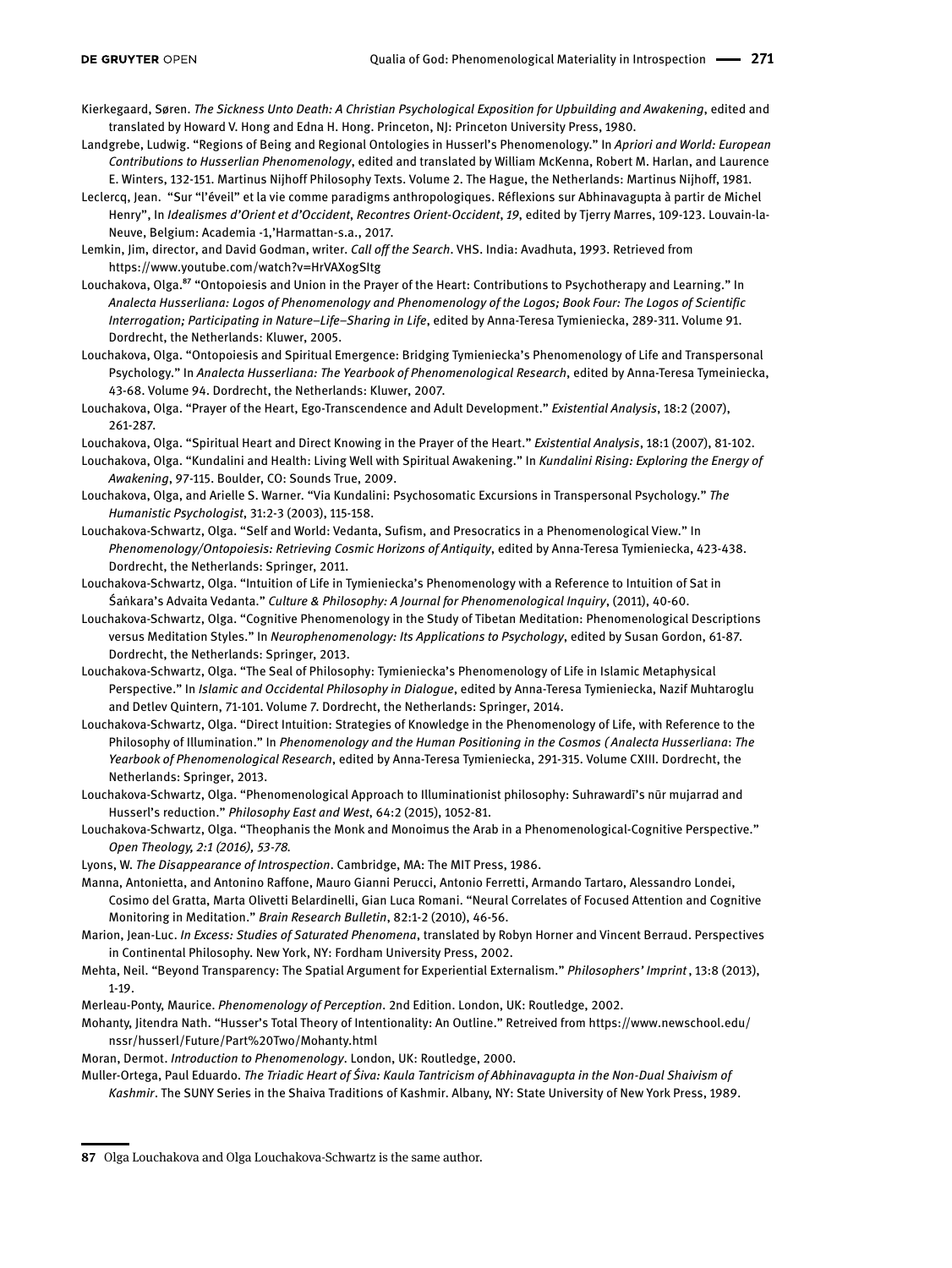Muller-Ortega, Paul Eduardo. *The Triadic Heart of Śiva: Kaula Tantricism of Abhinavagupta in the Non-Dual Shaivism of Kashmir*. The SUNY Series in the Shaiva Traditions of Kashmir. Albany, NY: State University of New York Press, 1989. Osborne, Arthur. *Ramana Maharshi and the Path of Self-Knowledge*. London, UK: Rider, 1954.

- Ouspensky, Peter D. *In Search of the Miraculous: Fragments of an Unknown Teaching*. 1st Edition. New York, NY: Harcourt, Brace, and World, 1949.
- Overgaard, Morten, and Sørensen, Thomas Alrik. "Introspection as Different from First-Order Experiences." *Journal of Consciousness Studies*, 11:7-8 (2004), 77-95.

Özelsel, Michaela M. *Forty Days: The Diary of a Traditional Solitary Sufi Retreat with an Accompanying Interdisciplinary Scientific Commentary*. Brattleboro, VT: Threshold Books, 1996.

- Peucker, Paul M. "The Ideal of Primitive Christianity as a Source of Moravian Liturgical Practice." *Journal of Moravian History*, 6 (2009): 6-29.
- Poortman, Johannes Jacobus. *Ochêma; Geschiedenis En Zin Van Het Hylisch Pluralisme, Het Z. G. Dualistisch Materialisme*. Volume 2. Amsterdam, the Netherlands: Proefschrift, 1954.
- Preester, Helena de, and Veroniek Knockaert, editors. *Body Image and Body Schem: Interdisciplinary Perspectives on the Body*. Advances in Consciousness Research. Amsterdam, the Netherlands: John Bejamins, 2005.
- Ramana Maharshi, Bhagavan Sri. *Words of Grace: Who am I? Self-Enquiry Spiritual Instruction.* Tamil Nadu, India: Sri Ramanasramam, 2005.
- Rosen, Steven M. *Topologies of the Flesh: A Multidimensional Exploration of the Lifeworld*. Series in Continental Thought. Athens, OH: Ohio University Press, 2006.
- Śaṅkarācārya. *Aparokshānubhuti* [*Self-Realization of Sri Śaṅkarācārya*], translated by Swami Vimuktananda. Calcutta, India: Advaita Ashrama, 1966.
- Śaṅkarācārya, Bhāratītīrtha, and Mādhava. *Drg̣-Dṛśya-Viveka: An Inquiry into the Nature of the 'Seer' and the ʻSeen'*, translated by Swami Nikhilānanda. 4th Edition. Mysore, India: Sri Ramakrishna Ashrama, 1964.
- Schimmel, Annemarie. "Sufism." In *Encyclopædia Britannica*. Encyclopædia Britannica, Inc., 2016.
- Schwartz, Martin. "Hospitalities and Formalities (*√waz, √braz*)." in *Iranica Varia: Papers in Honor of Professor Ehsan Yarshater*, edited by D. Amin, M. Kasheff, and A. Sh. Shahbazi, 200–202. Leiden, Germany: Brill, 1990.
- Schwitzgebel, Eric. "Introspection, What?" In *Introspection and Consciousness,* edited by Declan Smithies and Daniel Stoljar, 29–48. Oxford, UK: Oxford University Press, 2012.
- Seyler, Frédéric. "Michel Henry." In *The Stanford Encyclopedia of Philosophy*, edited by Edward N. Zalta. Palo Alto, CA: Stanford University, 2016. Retrieved from https://plato.stanford.edu/archives/win2016/entries/michel-henry
- Siddharameshwar Maharaj, Shri Sadguru. *Amrut Laya* [*The Stateless State*]. Bombay, India: Sadguru Publishing, 2011.
- Singh, Jaideva. *The Yoga of Delight, Wonder, and Astonishment: A Translation of the VijñāNa-Bhairava*. Suny Series in Tantric Studies. Albany, NY: State University of New York Press, 1991.
- Sivananda, Swami. *The Brihadaranyaka Upanishad: Sanskrit Text, English Translation, and Commentary*. 1st Edition. Shivanandanagar, India: Divine Life Society, 1985.
- Slagter, Heleen A., Richard J. Davidson, and Antoine Lutz. "Mental training as a tool in the neuroscientific study of the brain and cognitive plasticity." *Frontiers of Human Neuroscience*, 5:17 (2011). Doi:10.3389/fnhum.2011.00017.
- Sovatsky, Stuart. *Words from the Soul: Time, East/West Spirituality, and Psychotherapeutic Narrative*. SUNY Series in Transpersonal and Humanistic Psychology. Albany, NY: State University of New York Press, 1998.
- Špidlík, Tomáš. *Amore del Bello: Studi sulla Filocalia: Atti del "Simposio internazionale sulla Filocalia," Pontificio Collegio Greco, Roma, Novembre 1989, Spiritualità Orientale*. Magnano, Italy: Edizioni Qiqajon, Comunità di Bose, 1991.
- Spiegelberg, Herbert. "On the Motility of the Ego." In *Phenomenology: Critical Concepts in Philosophy*, edited by Lester Embree and Dermot Moran, 217–34. Volume 2. London, UK: Routledge, 2004.
- Sri Lakshmidhara. *Advaita Makaranda*, translated by Ann Berliner. Bombay, India: Jaisingh and Mehta, 1990.
- St. Hesychios the Priest. "On Watchfulness and Holiness." In *The Philokalia*, edited by G. E. H. Palmer, Philipp Sherrard, Kallistos Ware, 162-98. Volume I. London, UK: Farber and Faber, 1979.
- St. Simeon the New Theologian. "The Three Methods of Prayer." In *The Philokalia: The Complete Text,* edited and translated by G. E. H. Palmer, Philipp Sherrard, and Kallistos Ware, 67–75. London, UK: Faber and Faber, 1995.
- Steinbock, Anthony J. *Phenomenology and Mysticism : The Verticality of Religious Experience*. Indiana Series in the Philosophy of Religion. Bloomington: Indiana University Press, 2007.
- Stern-Gillet, Suzanne. "Consciousness and Introspection in Plotinus and Augustine." In *Proceedings of the Boston Area Colloquium on Ancient Philosophy*, edited by J. J. Cleary and G. M. Gurtler, 145–70. Volume 22. Leiden, Germany: Brill, 2006. Doi:10.1163/ej.9789004160484.I-260.49
- Suhrawardī, Shahāb ad-Dīn Yaḥyá ibn Ḥabash. *The Mystical and Visionary Treatises of Shihabuddin Yahya Suhrawardi*, translated by W. M. Thackston Jr. London, UK: The Octagon Press, 1982.
- Suhrawardī, Shahāb ad-Dīn Yaḥyá ibn Ḥabash. *Le Livre de la Sagesse Orientale: Kitab Ḥikmat al-Ishrāq* [*The Book of Oriental Wisdom*], translated by Henry Corbin. Lagrasse, France: Verdier, 1986.
- Suhrawardī, Shahāb ad-Dīn Yaḥyá ibn Ḥabash, and Henry Corbin. *L'archange Empourpré: Quinze Traités et Récits Mystiques*, translated by Henry Corbin. Paris, France: Fayard, 1976.